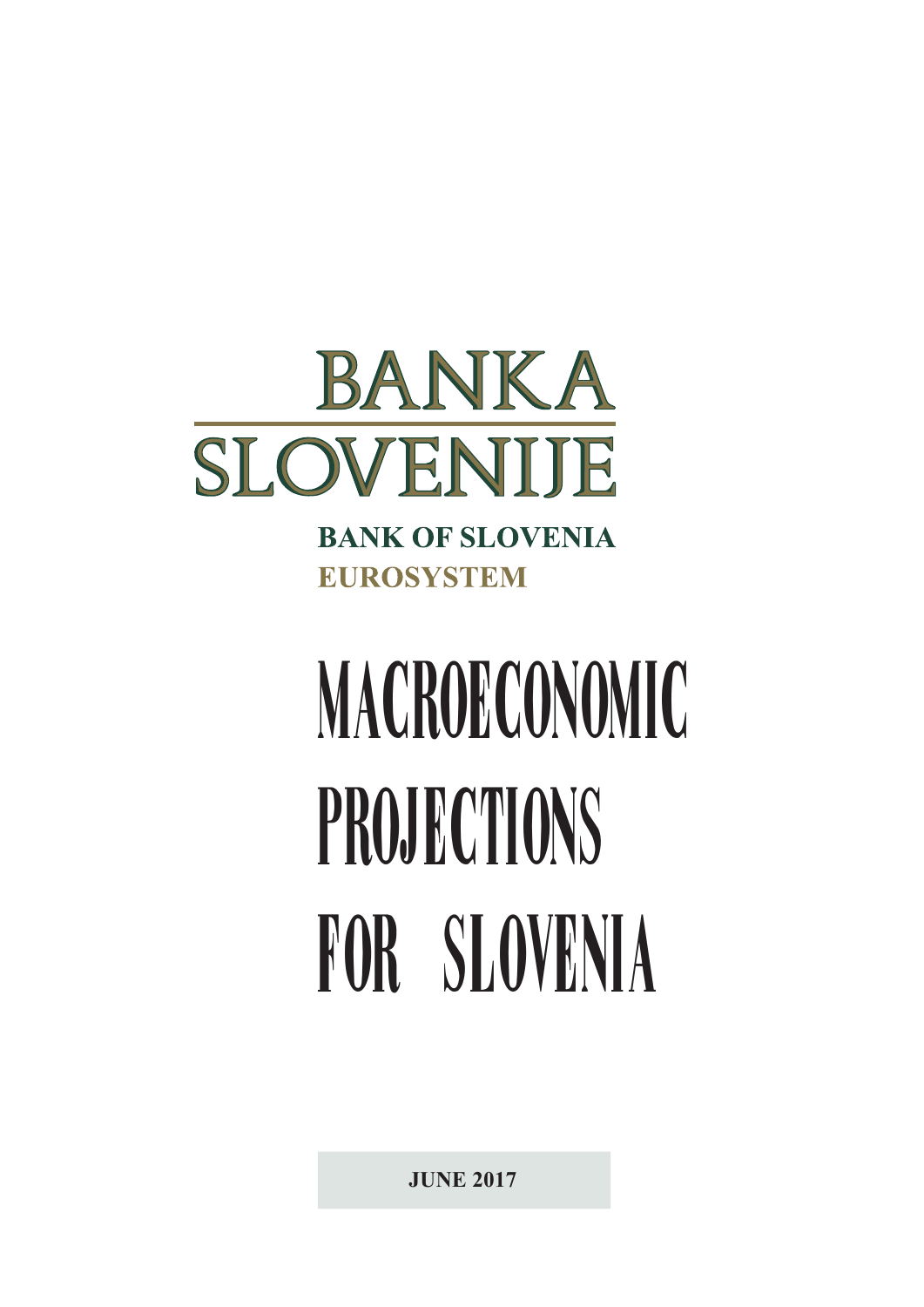**EVROSISTEM** 

Title: Macroeconomic Projections for Slovenia No.: June 2017 Published by: BANKA SLOVENIJE Slovenska 35 1505 Ljubljana tel.: +386 1 47 19 000 fax: +386 1 25 15 516 e-mail: bsl@bsi.si http://www.bsi.si/

The projections of macroeconomic developments in Slovenia are based on data and information available up to 23 May 2017.

The figures and text herein may only be used or published if the source is cited.

This publication is also available in Slovene.

ISSN 2463-9990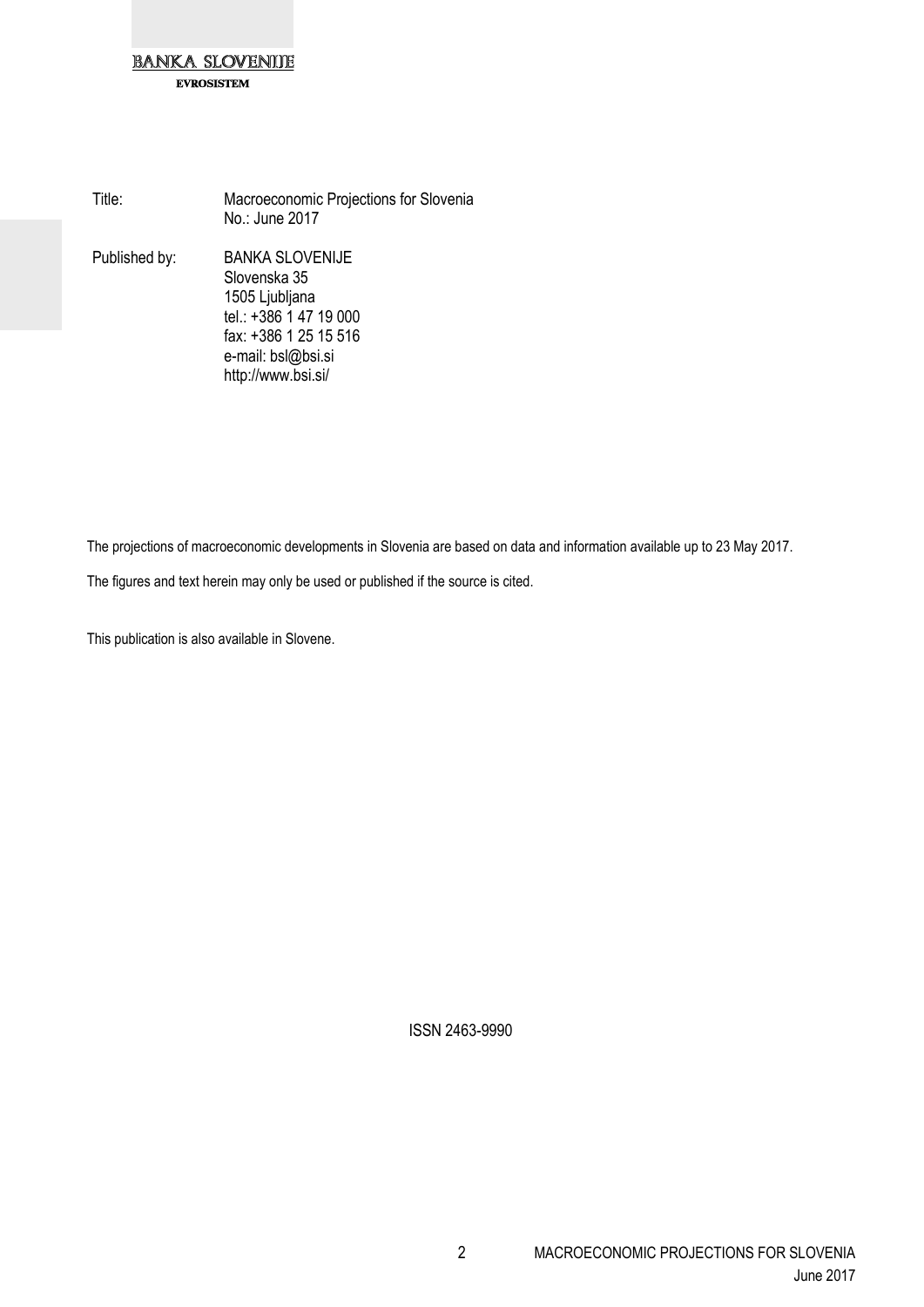

# **Table of contents**

| <b>Executive Summary</b>                                   | 5  |
|------------------------------------------------------------|----|
| 1 International Environment and External Assumptions       | 7  |
| 2 Projections                                              | 8  |
| 2.1 Economic Activity                                      | 8  |
| 2.2 Labour Market                                          | 11 |
| 2.3 Inflation                                              | 12 |
| 3 Risks and Uncertainties                                  | 15 |
| 4 Comparison Between Institutions                          | 17 |
| Comparison of Projections Between Institutions<br>4.1      | 17 |
| 4.2 Comparison of Projection Accuracy Between Institutions | 18 |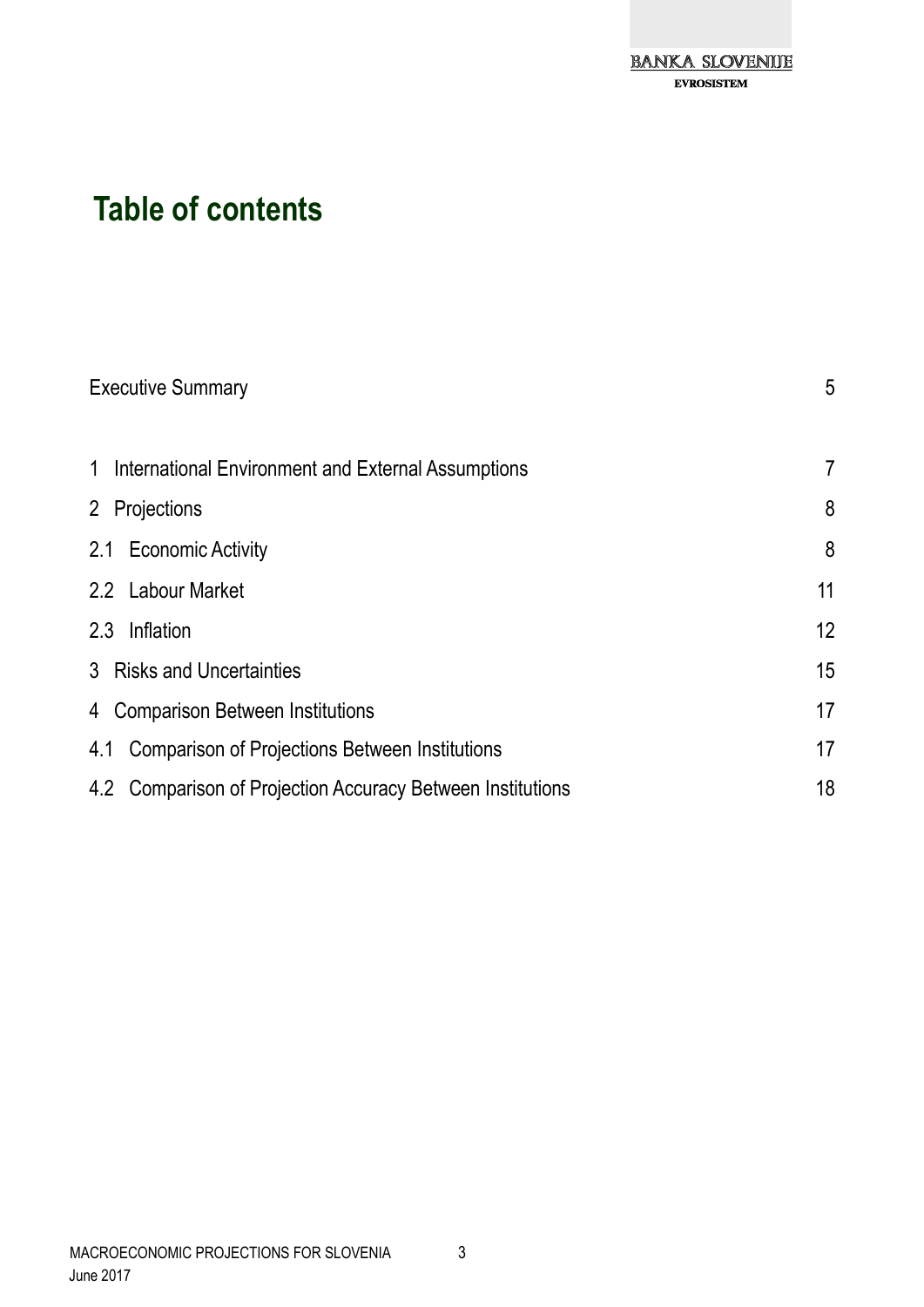

**EVROSISTEM** 

### **Figures and tables:**

### **Figures:**

| Figure1   | Projection of expenditure contributions to GDP growth                                    | 9  |
|-----------|------------------------------------------------------------------------------------------|----|
| Figure 2  | Real private consumption, disposable income and savings dynamics projections             | g  |
| Figure 3  | Projection of contributions of components to the growth of gross fixed capital formation | 10 |
| Figure 4  | Government investment                                                                    | 10 |
| Figure 5  | Current account, real exports and imports projections                                    | 10 |
| Figure 6  | Revision of GDP projection by components                                                 | 11 |
| Figure 7  | Unemployment rate projections                                                            | 11 |
| Figure 8  | Projections of growth in employment and compensation per employee                        | 12 |
| Figure 9  | Projections of contributions to inflation by components                                  | 12 |
| Figure 10 | Revision of inflation projection by components                                           | 13 |
| Figure 11 | Risks to the projections                                                                 | 15 |
|           | Figure 12 Comparison of GDP projections for Slovenia                                     | 17 |
|           | Figure 13 Comparison of inflation projections for Slovenia                               | 17 |

### **Tables**

| Table 1 | Macroeconomic projections for Slovenia, 2017–2019                                | 6  |
|---------|----------------------------------------------------------------------------------|----|
| Table 2 | Assumptions for factors from the international environment                       |    |
| Table 3 | Inflation projection                                                             | 13 |
| Table 4 | Basic accuracy measures of GDP growth projections, based on first available data | 19 |
| Table 5 | RMSE and SRMSE of GDP growth projections, based on first available data          | 20 |
| Table 6 | Basic accuracy measures of inflation projections, based on first available data  | 21 |
| Table 7 | RMSE and SRMSE of inflation projections, based on first available data           | 22 |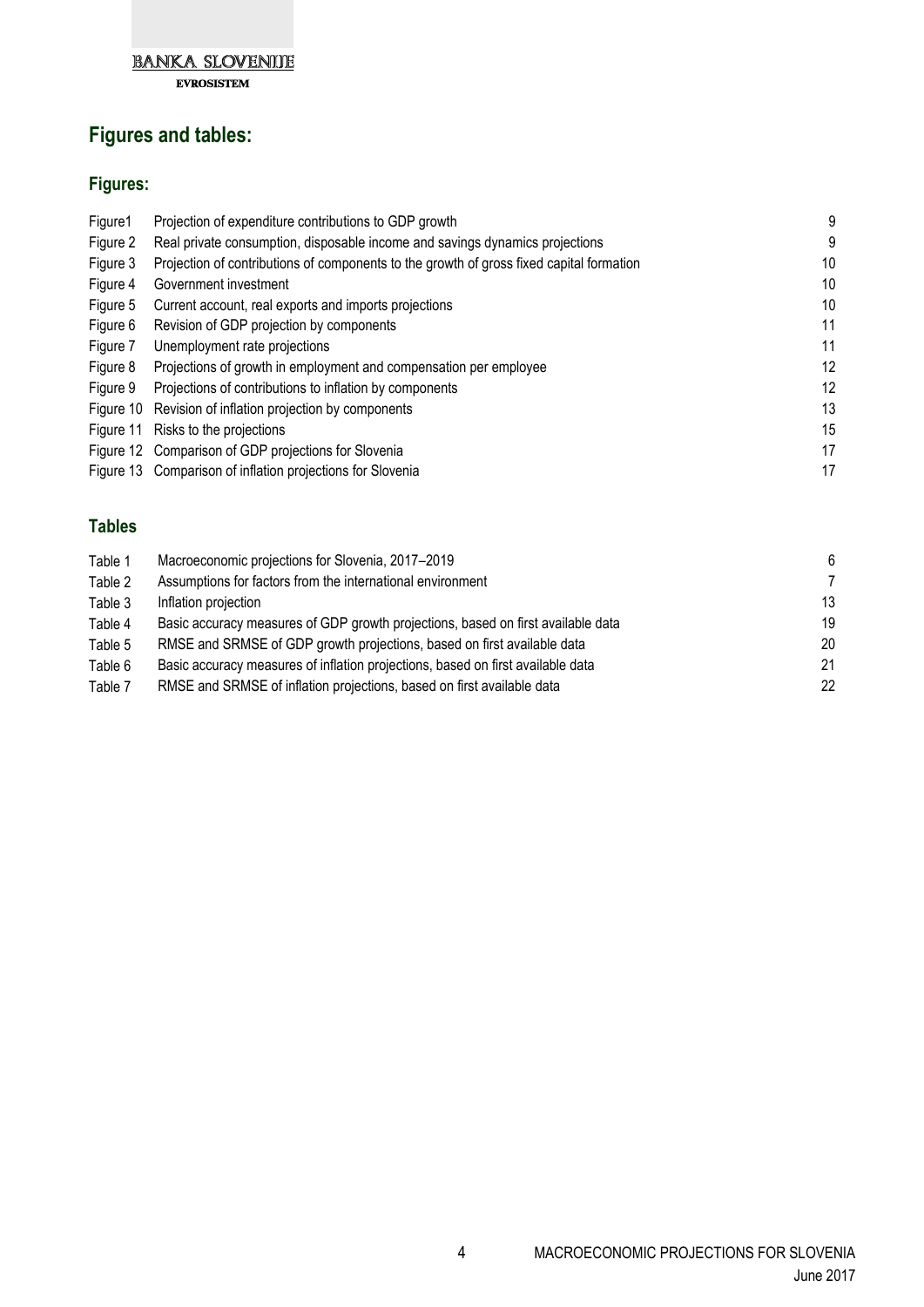## **Executive Summary**

*Macroeconomic conditions in Slovenia are improving for the fourth successive year. With the economy growing stronger at all levels and with favourable fiscal trends, the macroeconomic balance necessary for further development, investment and social well-being is re-establishing itself. The macroeconomic projection is therefore significantly more optimistic and balanced this time around, but nevertheless subject to specific risks in the domestic and foreign environments.*

*This year and in the next two years we expect economic growth in Slovenia to be among the highest in the euro area. On average it is expected to reach 3.2%. With such a rate of growth, convergence processes can continue once again,*  approximately 10 years after being interrupted by the start of the crisis. Private investment and government investment *are both growing, while the strengthening of domestic demand is becoming a pillar of economic growth. Numerous investment projects by both domestic and foreign investors are about to be launched, encouraged by the diminishing uncertainty in the business environment, favourable financing conditions, increased optimism in the export sector and the strengthening of private consumption. The last of these factors will be stimulated by favourable conditions in the labour market and diminishing uncertainty among consumers, and will be a key factor of economic growth alongside investment. With the high level of retained earnings at corporates and the relatively high level of household savings, the need for external financing of both investments and consumption will be less than in the pre-crisis period, the growth in loans will be more moderate and economic growth will be more sustainable.*

*With the improvement in conditions in the international environment, the growth in foreign demand and thus of the export sector continues. Export growth will thus continue to be high in the future and should reach a period average of 5.5%. Despite the continuation in export growth, the contribution of net trade to economic growth will be significantly lower than in past years, since the increased domestic demand will be partially covered by higher imports. The merchandise trade surplus will narrow and as a consequence the current account surplus will also be smaller. The latter will nevertheless remain high, reflecting the external competitiveness of the economy, and act as a buffer in the event of unexpected shocks in the international environment.*

*Simultaneously with the economic recovery, conditions in the labour market are also improving. With favourable average*  employment growth of almost 1.5%, we also expect a gradual fall in the unemployment rate to the pre-crisis level of *around 6% by the end of 2019. Recruitment will be more rapid in export-oriented sectors, construction and services. A gradual fall in the unemployment rate below the natural rate of unemployment and structural imbalances in the labour market will start to put pressure on wage growth which will strengthen throughout the projection horizon. Since growth in wages will outstrip growth in productivity, growth in unit labour costs will also start to increase.* 

*Inflation will start to gradually rise and will exceed 2% at the end of the projection horizon. If the base effects in energy* and food prices are set to have a significant impact on inflation this year, the growth in prices over the next two years will *mainly be influenced by domestic factors. With continued economic growth above currently estimated potential growth, an output gap will also start to gradually open this year, while further upward pressures on prices will be caused by wage growth outstripping productivity. By the end of the projection horizon, core inflation will have gradually increased to approximately 2.5%, while higher growth in prices will be evident above all in the case of services, while the growth in prices of other tradable goods will be lower and more limited.* 

*The majority of uncertainty factors accompanying the present projection could have a positive impact on both economic growth and inflation. The biggest risks to projected economic growth now come from the domestic environment, primarily*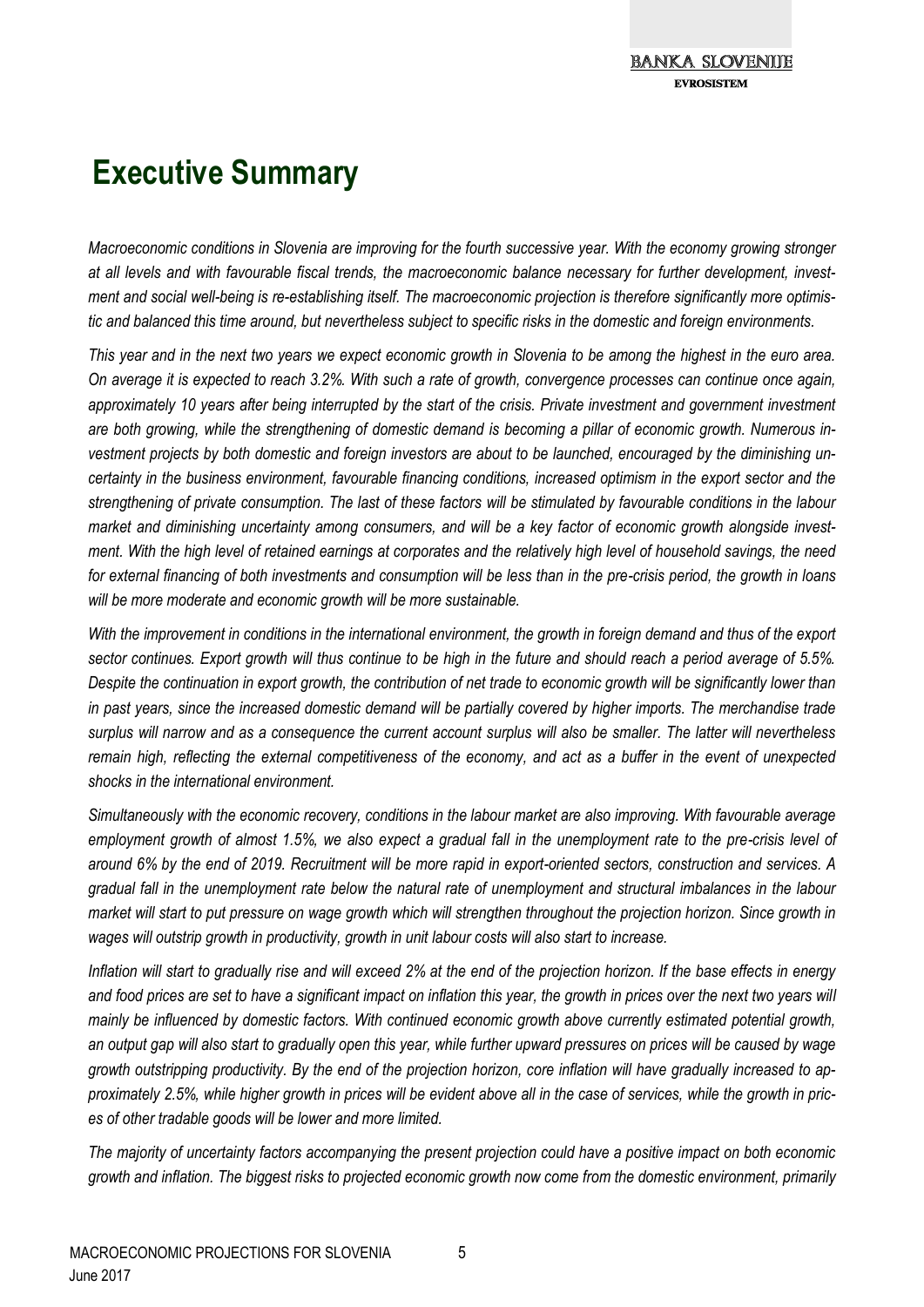**EVROSISTEM** 

*on account of potential faster-than-expected growth in both private-sector and government investment. Particularly in the case of government investment, where major investment projects are involved, the effects on growth could be considerable. Optimism in the labour market and diminishing general uncertainty are strengthening private consumption, which given favourable financing conditions could also be considerably higher. From the point of view of the projection, the*  risks of potentially faster growth of developing countries and Russia, which could additionally strengthen the growth of *exports, are also not negligible. In the case of inflation projections, alongside risks from the international environment, risks from the domestic environment are also getting stronger. Uncertain movement in oil prices combined with significantly faster economic growth over a longer period could increase demand-side pressures and cause faster price growth. If wage growth is simultaneously higher than expected, the effect on inflation could be even greater.*

|                                                                                                                                                                                                              |         |         |                                                   |        |        |        |         | Projections |        |        |        |      |        |
|--------------------------------------------------------------------------------------------------------------------------------------------------------------------------------------------------------------|---------|---------|---------------------------------------------------|--------|--------|--------|---------|-------------|--------|--------|--------|------|--------|
|                                                                                                                                                                                                              | 2010    | 2011    | 2012                                              | 2013   | 2014   | 2015   | 2016    | 2017        |        | 2018   |        | 2019 |        |
|                                                                                                                                                                                                              |         |         |                                                   |        |        |        |         | June        | Δ      | June   | Δ      | June | Δ      |
| <b>Prices</b>                                                                                                                                                                                                |         |         | annual average % changes                          |        |        |        |         |             |        |        |        |      |        |
| <b>HICP</b>                                                                                                                                                                                                  | 2.1     | 2.1     | 2.8                                               | 1.9    | 0.4    | $-0.8$ | $-0.2$  | 1.7         | 0.3    | 1.6    | 0.2    | 2.1  | 0.5    |
| HICP excluding energy                                                                                                                                                                                        | 0.3     | 1.0     | 1.8                                               | 2.0    | 0.7    | 0.5    | 0.6     | 1.4         | 0.1    | 1.8    | 0.3    | 2.4  | 0.7    |
| HICP energy                                                                                                                                                                                                  | 13.9    | 8.8     | 9.0                                               | 1.8    | $-1.4$ | $-7.8$ | $-5.2$  | 4.3         | 2.4    | 0.1    | $-0.6$ | 0.0  | $-0.4$ |
| <b>Economic activity</b>                                                                                                                                                                                     |         |         | y-o-y growth rates in % (unless stated otherwise) |        |        |        |         |             |        |        |        |      |        |
| GDP (real)                                                                                                                                                                                                   | 1.2     | 0.6     | $-2.7$                                            | $-1.1$ | 3.1    | 2.3    | 2.5     | 3.5         | 1.0    | 3.1    | 0.5    | 3.0  | 0.5    |
| Private consumption                                                                                                                                                                                          | 1.3     | 0.0     | $-2.5$                                            | $-4.0$ | 2.0    | 0.5    | 2.8     | 3.0         | 0.8    | 2.8    | 0.5    | 2.6  | 0.3    |
| Government consumption                                                                                                                                                                                       | $-0.5$  | $-0.7$  | $-2.2$                                            | $-2.1$ | $-1.2$ | 2.5    | 2.6     | 1.5         | 0.3    | 1.4    | 0.2    | 1.5  | 0.1    |
| Gross fixed capital formation                                                                                                                                                                                | $-13.3$ | $-4.9$  | $-8.8$                                            | 3.2    | 1.4    | 1.0    | $-3.1$  | 6.5         | 2.1    | 7.1    | 3.1    | 5.5  | 1.8    |
| of which Private sector                                                                                                                                                                                      | $-16.0$ | $-1.0$  | $-9.9$                                            | 2.2    | $-3.8$ | 3.4    | 6.6     | 7.0         | 3.0    | 6.7    | 2.7    | 6.3  | 2.5    |
| of which Government sector                                                                                                                                                                                   | $-3.1$  | $-17.8$ | $-4.7$                                            | 6.7    | 20.3   | $-5.9$ | $-33.9$ | 6.2         | 0.4    | 9.3    | 5.5    | 1.6  | $-1.4$ |
| Exports (goods and services)                                                                                                                                                                                 | 10.2    | 6.9     | 0.6                                               | 3.1    | 5.7    | 5.6    | 5.9     | 6.1         | 1.2    | 5.4    | 0.6    | 5.4  | 0.8    |
| Imports (goods and services)                                                                                                                                                                                 | 6.8     | 5.0     | $-3.7$                                            | 2.1    | 4.2    | 4.6    | 6.2     | 6.4         | 1.4    | 6.0    | 1.0    | 5.7  | 0.8    |
| Contributions to real GDP growth                                                                                                                                                                             |         |         | in GDP percentage points                          |        |        |        |         |             |        |        |        |      |        |
| Domestic demand (excluding inventories)                                                                                                                                                                      | $-2.7$  | $-1.2$  | $-3.6$                                            | $-2.1$ | 1.1    | 0.9    | 1.4     | 3.0         | 0.8    | 3.1    | 0.9    | 2.7  | 0.5    |
| Net exports                                                                                                                                                                                                  | 1.9     | 1.3     | 2.8                                               | 0.8    | 1.4    | 1.1    | 0.3     | 0.3         | $-0.1$ | 0.0    | $-0.3$ | 0.2  | 0.0    |
| Changes in inventories                                                                                                                                                                                       | 1.9     | 0.6     | $-2.0$                                            | 0.2    | 0.6    | 0.4    | 0.8     | 0.1         | 0.1    | 0.0    | 0.0    | 0.0  | 0.0    |
| Labour market                                                                                                                                                                                                |         |         | y-o-y growth rates in % (unless stated otherwise) |        |        |        |         |             |        |        |        |      |        |
| Unemployment growth (% of labour force)                                                                                                                                                                      | 7.3     | 8.2     | 8.9                                               | 10.1   | 9.8    | 9.0    | 8.0     | 7.3         | $-0.1$ | 6.4    | $-0.4$ | 6.0  | $-0.2$ |
| Total employ ment                                                                                                                                                                                            | $-2.1$  | $-1.7$  | $-0.9$                                            | $-1.1$ | 0.4    | 1.1    | 2.0     | 2.1         | 0.7    | 1.3    | 0.1    | 0.9  | 0.0    |
| Compensation per employee                                                                                                                                                                                    | 4.0     | 1.5     | $-1.0$                                            | 0.5    | 1.3    | 1.4    | 2.2     | 2.8         | 0.0    | 3.1    | 0.6    | 3.6  | 1.2    |
| Productivity                                                                                                                                                                                                 | 3.4     | 2.4     | $-1.8$                                            | 0.0    | 2.7    | 1.2    | 0.5     | 1.3         | 0.2    | 1.8    | 0.5    | 2.1  | 0.5    |
| Unit labour costs (ULC)                                                                                                                                                                                      | 0.6     | $-0.8$  | 0.8                                               | 0.4    | $-1.3$ | 0.3    | 1.7     | 1.5         | $-0.2$ | 1.3    | 0.2    | 1.5  | 0.6    |
| <b>Balance of payments</b>                                                                                                                                                                                   |         |         | y-o-y growth rates in % (unless stated otherwise) |        |        |        |         |             |        |        |        |      |        |
| Current account: in bn EUR                                                                                                                                                                                   | 0.0     | 0.1     | 0.9                                               | 1.7    | 2.3    | 2.0    | 2.7     | 2.5         | $-0.4$ | 2.3    | $-0.6$ | 2.3  | $-0.5$ |
| in % GDP                                                                                                                                                                                                     | $-0.1$  | 0.2     | 2.6                                               | 4.8    | 6.2    | 5.2    | 6.8     | 6.0         | $-1.0$ | 5.3    | $-1.4$ | 5.0  | $-1.2$ |
| Terms of trade*                                                                                                                                                                                              | $-4.0$  | $-1.4$  | $-1.1$                                            | 0.8    | 1.0    | 1.3    | 0.8     | $-1.3$      | 0.1    | $-0.7$ | $-0.1$ | -0.3 | 0.3    |
| * Based on deflators from National Accounts data.<br>A: Difference between current projections and projections in Macroeconomic Projections for Slovenia, December 2016.<br>Sources: Bank of Slovenia, SORS. |         |         |                                                   |        |        |        |         |             |        |        |        |      |        |

**Table 1: Macroeconomic projections for Slovenia, 2017–2019**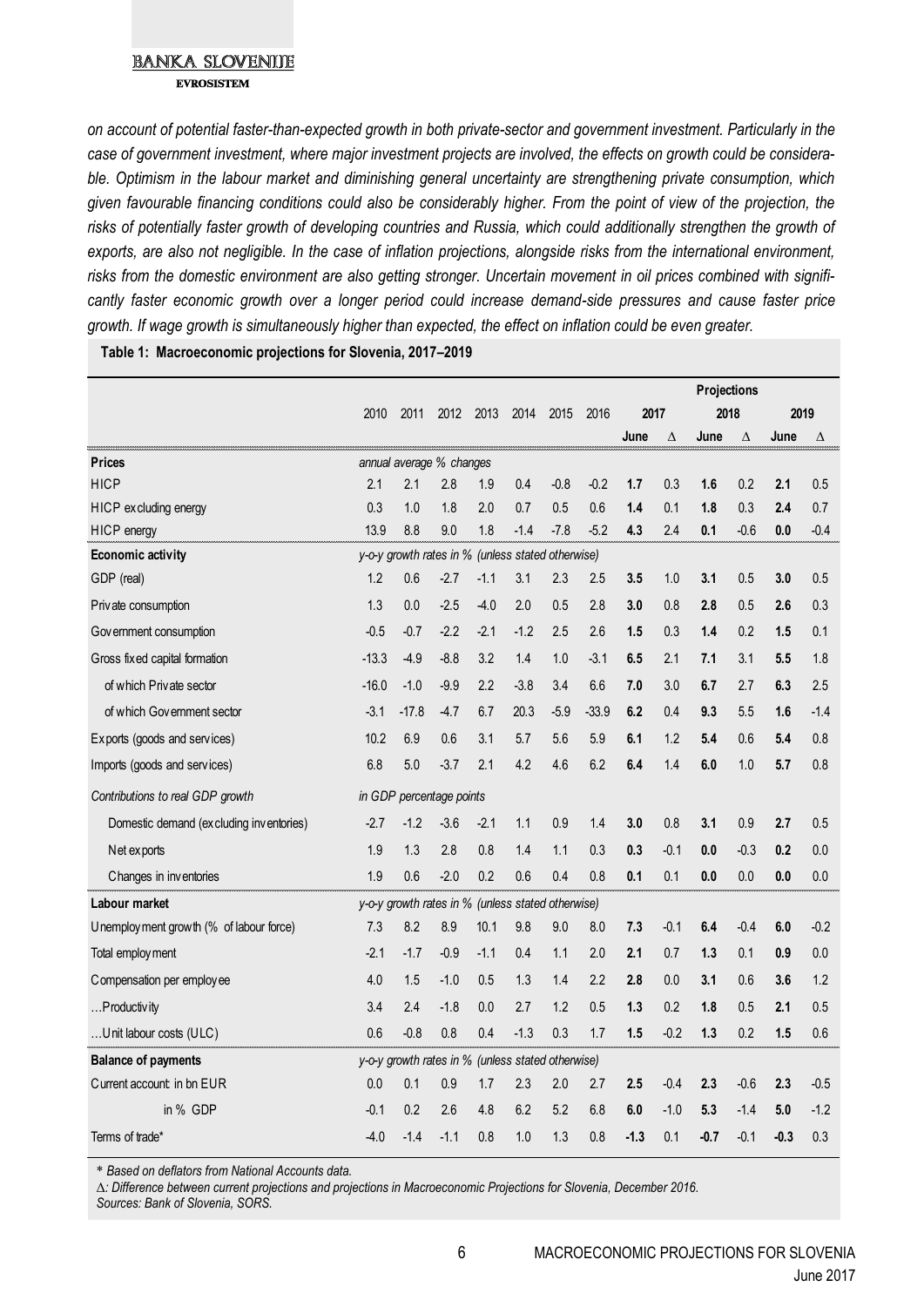### 1 **International Environment and External Assumptions**

*Global economic growth is projected to gradually strengthen throughout the projection horizon. GDP growth in the euro area is also expected to be encouraging, and is projected to average around 1.8%. The technical assumptions reflect a significant increase in Brent crude oil price in US dollars and a minor euro depreciation during the projection horizon.*

**Global economic growth is projected to gradually strengthen throughout the projection horizon.** The ECB's latest projections also envisage further recovery in euro area economic activity, where the average growth is expected at around 1.8%. The assumption for growth in foreign demand in Slovenia consequently presents an encouraging picture, which should have a positive impact in the form of solid growth in Slovenia's exports during the projection horizon.

**The technical assumptions reflect a significant increase in Brent crude oil price in US dollars and a minor fall in the euro during the projection horizon.**  The external technical assumptions<sup>1</sup> for developments in primary commodity prices were determined on the basis

of market expectations (average movements) on futures markets over a two-week period before the cut-off date. The assumption is that the price of a barrel of Brent crude, which averaged USD 44 in 2016, will rise to just over USD 51 in 2017 and will remain at this level over the next two years. For prices of non-energy commodities, in accordance with ECB methodology the assumption is that they will track futures prices until the second quarter of 2018, then move in line with global economic growth. The technical assumption for the euro exchange rate against the US dollar is that it will remain unchanged over the projection horizon at the average level recorded in the two-week period before the cut-off date. This means that the euro will average USD 1.09 between 2017 and 2019.

|                                                     |         |                                              |        |         |         |      | <b>Assumptions</b> |      |  |  |
|-----------------------------------------------------|---------|----------------------------------------------|--------|---------|---------|------|--------------------|------|--|--|
|                                                     | 2012    | 2013                                         | 2014   | 2015    | 2016    | 2017 | 2018               | 2019 |  |  |
|                                                     |         | growth rates, % (if not specified otherwise) |        |         |         |      |                    |      |  |  |
| World (excluding euro area) real GDP                | 4.0     | 3.8                                          | 3.7    | 3.4     | 3.2     | 3.5  | 3.8                | 3.8  |  |  |
| Real GDP growth in Euro Area                        | $-0.9$  | $-0.3$                                       | 1.2    | 2.0     | 1.7     | 1.9  | 1.8                | 1.7  |  |  |
| Foreign demand for Slovenia                         | 0.7     | 1.9                                          | 2.8    | 2.0     | 3.0     | 4.5  | 4.0                | 3.9  |  |  |
| Oil price (in USD/barrel)                           | 112.0   | 108.8                                        | 98.9   | 52.4    | 44.0    | 51.6 | 51.4               | 51.5 |  |  |
| Oil price (in EUR/barrel)                           | 87.1    | 82.0                                         | 74.5   | 47.2    | 39.8    | 47.6 | 47.0               | 47.1 |  |  |
| Oil price (in USD/barrel, annual percentage change) | 0.9     | $-2.8$                                       | $-9.1$ | $-47.0$ | $-15.9$ | 17.1 | $-0.4$             | 0.3  |  |  |
| Non-energy commodity prices                         | $-11.9$ | $-6.9$                                       | $-3.3$ | $-16.5$ | $-3.9$  | 6.4  | 2.0                | 4.5  |  |  |
| Exchange rate (EUR/USD)                             | 1.29    | 1.33                                         | 1.33   | 1.11    | 1.11    | 1.08 | 1.09               | 1.09 |  |  |
| Source: ECB.                                        |         |                                              |        |         |         |      |                    |      |  |  |

**Table 2: Assumptions for factors from the international environment**

1 The technical assumptions are based on information available on the cut-off date of 16 May 2017. The assumptions for foreign demand in Slovenia and the external technical assumptions of medium-term projections of macroeconomic developments in Slovenia drawn up by the Bank of Slovenia within the framework of the ESCB are based on the harmonised projection assumptions within the framework of the ESCB. For more on the methodology, see the latest release of ESCB projections online (https://www.ecb.europa.eu/pub/projections/html/index.en.html), which are also available in Slovene.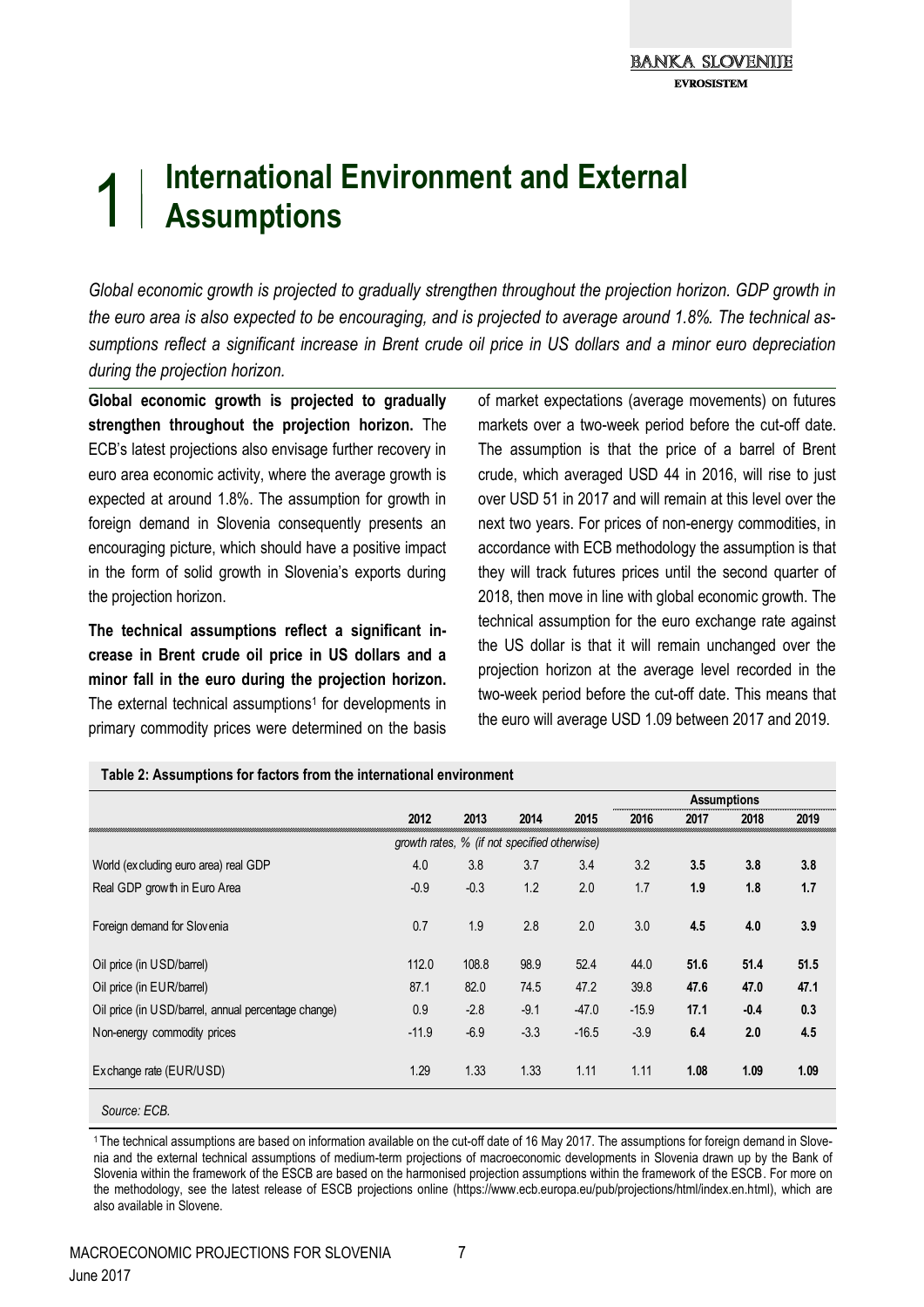### 2 **Projections**

*Economic growth in Slovenia is projected to remain among the highest in the euro area over the medium term. It is predicted to average above 3.0%, and is expected to be based primarily on strengthening of domestic demand components. In the context of the encouraging situation on the labour market and the decline in consumer uncertainty compared with previous years, growth in private consumption will remain solid, and will continue to be a key factor in GDP growth. Growth in private-sector investment will be subject to the gradual launch of numerous investment projects. The continuation of the investment cycle is being facilitated by high retained earnings from previous years, the anticipated strengthening of domestic demand, increased optimism in the corporate and the export sector, and a decline in uncertainty in the business environment. At the same*  time government investment is expected to strengthen again over the projection horizon, primarily as a result *of faster disbursement of EU funds, but also partly as a result of an electoral cycle effect. The contribution made to economic growth by net exports is expected to decline slightly throughout the projection horizon, as a*  result of the sharp strengthening of domestic demand and the consequent import growth. Stronger activity in *the domestic market is expected to be reflected in a gradual narrowing of the current account surplus. Given the favourable assumption for growth in foreign demand, export growth is nevertheless expected to remain high over the projection horizon, averaging more than 5.5%.*

*Developments on the labour market are expected to remain positive, as a result of the favourable economic environment. In the context of continuing employment growth, particularly in the private sector, the survey unemployment rate is also expected to fall. The latter is expected to fall to around 6% towards the end of the projection horizon, which was its level before 2007. Structural imbalances are predicted to have a major impact on the labour market alongside economic activity and inflation, as a result of which employment growth will slow towards the end of the projection horizon, while wage growth will strengthen.*

*Year-on-year growth in prices as measured by the HICP is expected to be under the increasing influence of the gradual strengthening of core inflation over the projection horizon. This year it is projected to be slightly higher than next year, primarily as a result of external factors in the first quarter, while in 2019 it is expected to at least temporarily exceed the monetary policy target. Year-on-year growth in energy prices is expected to be the main factor in inflation this year, while domestic factors are expected to be the key influence on inflation over the next two years as commodity prices on global markets stabilise. The favourable situation on the labour market and the solid growth in the Slovenian economy, which will primarily be driven by components of domestic demand, will put upward pressure on wages and will increase growth in services prices, which will account for just over a half of headline inflation during the projection horizon.*

### **2.1 Economic activity**

**Economic growth in Slovenia is expected to remain** 

**encouraging throughout the projection horizon, and among the highest in the euro area.** Average GDP growth is projected to be above 3.0% over the projection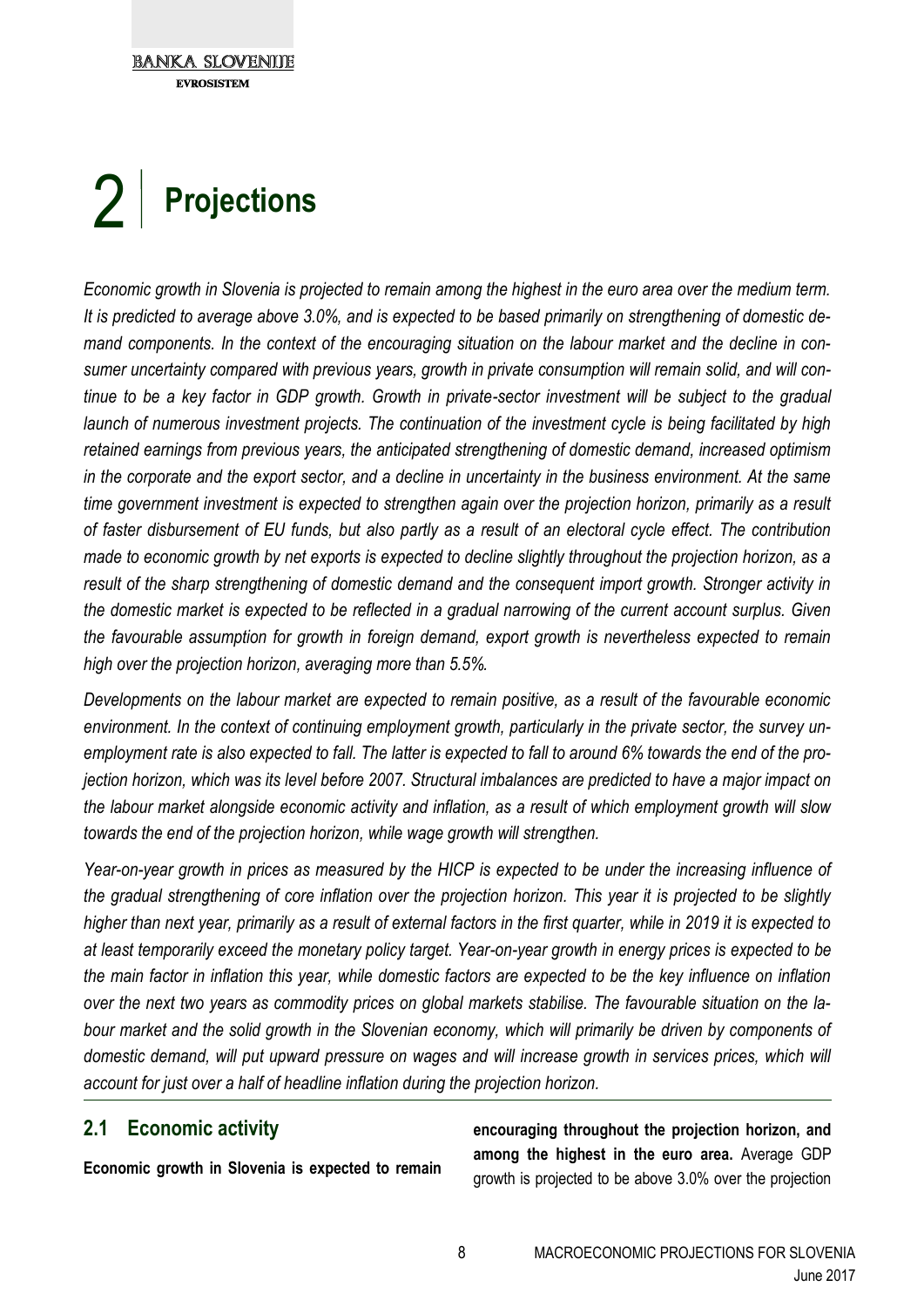**BANKA SLOVENIJE FVDOCICTE** 



**Figure 1: Projection of expenditure contributions to GDP growth** 



horizon. Faster economic growth in 2017 is expected to be primarily attributable to favourable dynamics in components of domestic demand, where significant role will be played by the anticipated strengthening of household final consumption and the ongoing growth in privatesector investment, which began in the second half of 2015. An additional positive effect is also expected from a gradual increase in the final government consumption. Despite the improved outlook for growth in components of domestic demand, the export sector is expected to remain competitive, and would support balanced economic growth over the entire projection horizon. Growth is projected at 3.5% this year, while in 2018 and 2019 real GDP growth is predicted to remain at levels above 3.0%.

**As the situation on the labour market remains favourable, growth in private consumption is projected to remain at average levels of around 2.8%, and will remain a key factor of GDP growth.** The favourable conditions on the labour market and the relatively low interest rates are expected to be the main incentive for the ongoing release of savings. The positive signs in monthly indicators (e.g. the consumer confidence indicator) are also indicative of a lower level of uncertainty among consumers compared with previous years. In the wake of favourable corporate results and increased optimism in the business environment, a gradual reversion to more permanent forms of employment can be anticipated, which will further reduce uncertainty among consumers and the need for further saving. Growth in private consumption is

**Figure 2: Real private consumption, disposable income and savings dynamics projections** *annual growth in %*  6 6 change in savings rate in p.p. 5 5 private consumption 4 4 gross disposable income 3 3 2 2 1 1 0 0 П  $\Box$ -1 -1 -2 -2 -3 -3 -4 -4 -5 -5 -6 -6 08 09 10 11 12 13 14 15 16 17 18 19 *Source: SORS, Banka of Slovenia projections.*

expected to be further supported by the anticipated growth in consumer lending. Real growth in disposable income is projected to be slightly lower than growth in private consumption over the projection horizon, as the projections for wage growth, employment growth and inflation suggest a moderate increase of around 2.3% each year on average.

**Final government consumption is projected to grow more moderately over the projection horizon than in the last two years.** Annual growth stood at around 2.5% last year and in the previous year, while it is expected at 1.5% over the projection horizon, up slightly on the projections from last December. The upward revision is primarily the result of changes in estimates of the number of employees in the government sector. The number began rising at the very beginning of 2016 as a result of the relaxation of restrictions, and was up 1.5% last year. The number of employees in the government sector is expected to remain at a similar level this year, and is expected to gradually fall by the end of the projection horizon. However, the significant increase in nominal government consumption is expected to be attributable to high growth in employment compensation, which accounts for around 60% of the total figure. The growth in government consumption is also attributable to expenditure on intermediate consumption and on social transfers in kind.

**Growth in private-sector investment in this and next year will be subject to the gradual launch of numer-**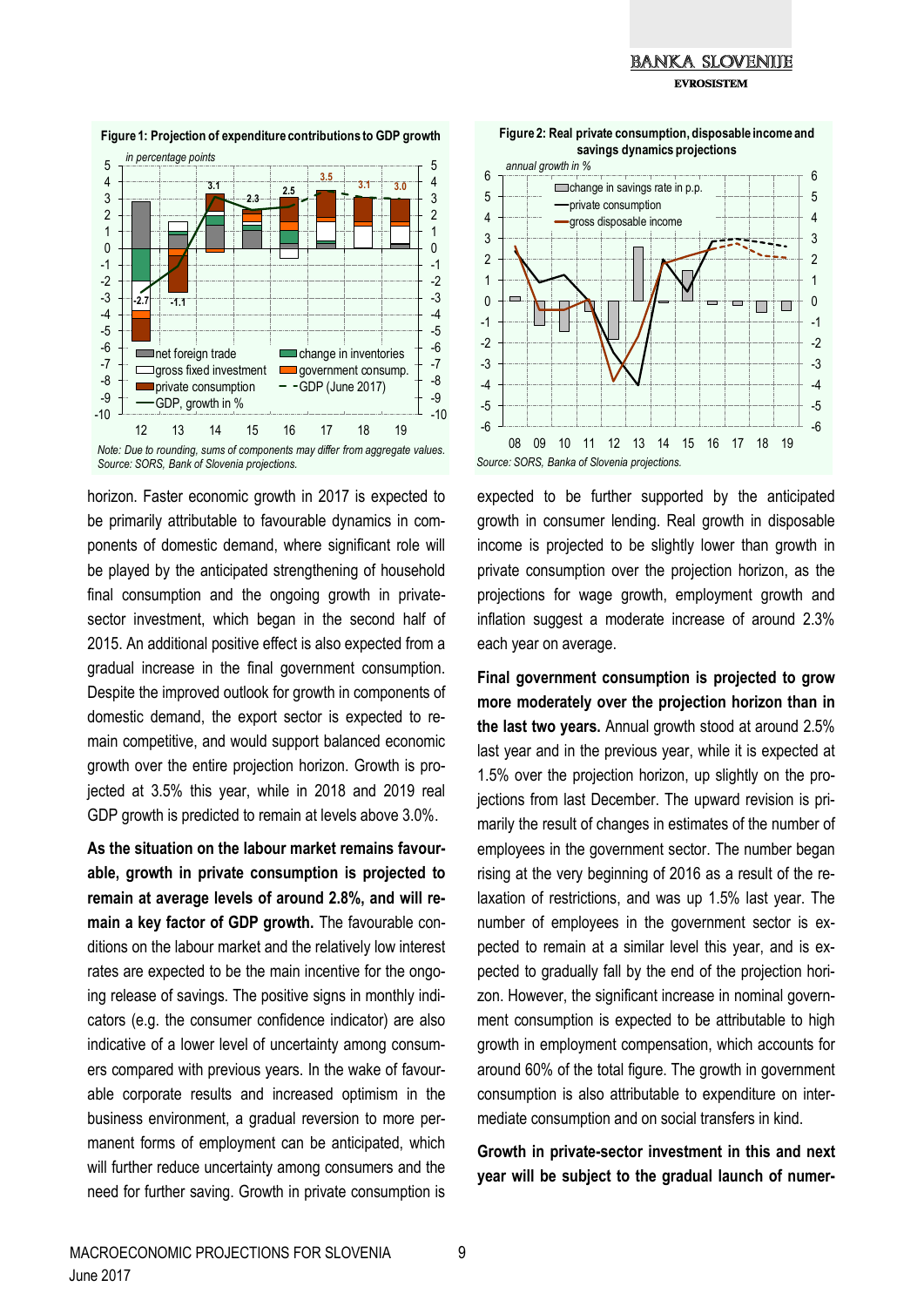#### **-3.1**  $\frac{7.6}{7.0}$  **6.5**  $\frac{7.1}{5.5}$ **-22.0 -13.3 -4.9 -8.8 3.2 1.4 1.0**  $-40$ -35 -30 -25 -20  $-15$ -10 -5 0 5 10 08 09 10 11 12 13 14 15 16 17 18 19 **Example 3** private gross fixed capital formation public gross fixed capital formation -gross fixed capital formation (June 2017 projection) gross fixed capital formation **Figure 3: Projection of contributions of components to the growth of gross fixed capital formation** *in p. p.*

**BANKA SLOVENIJE FVDACICTER** 

**ous investment projects in the private sector, but is then expected to slow to around 5% in 2019.** In the context of high capacity utilisation, the main factors enabling further growth in investment, particularly in machinery and equipment, are the high level of retained earnings from previous years, the anticipated strengthening of domestic demand and the favourable assumptions for growth in foreign demand. Other signs that are pointing at the continuation of the new investment cycle are the increased optimism in the corporate and the export sector, the decline in uncertainty in the business environment, the high level of new orders, and an easing of the factors limiting investment, which are all being reflected in surveys. The low interest rate environment and the gradual increase in corporate financing by banks are also expected to have a favourable impact on growth. Alongside the encouraging economic growth projection, there is an additional optimism in the construction sector, where further evidence is seen in the rise in the number of issued building permits in 2016, and the monthly indicators of the assessment of building activity and order books expectations.

**Government investment will strengthen again over the projection horizon, as a result of the faster disbursement of EU funds, and also as a result of an electoral cycle effect.** In the wake of the changeover to the new European financial framework, last year's ratio of



government investment to GDP was the lowest since 1995.<sup>2</sup> The figure stood at 3%. The disbursement of EU funds is expected to gradually strengthen, although the dynamic remains relatively uncertain. Next year brings local elections, which usually lead to an increase in investment expenditure at the local level. Government investment is therefore projected to strengthen to around 3.3% of GDP during the projection horizon.

**The contribution made to economic growth by net exports is expected to decline slightly during the projection horizon, in the wake of the stronger strengthening of domestic demand and the resulting stronger** 



<sup>2</sup>The period for which data according to the ESA 2010 methodology is available.

*Note: Due to rounding, sums of components may differ from aggregate values. Source: SORS, Bank of Slovenia projections.*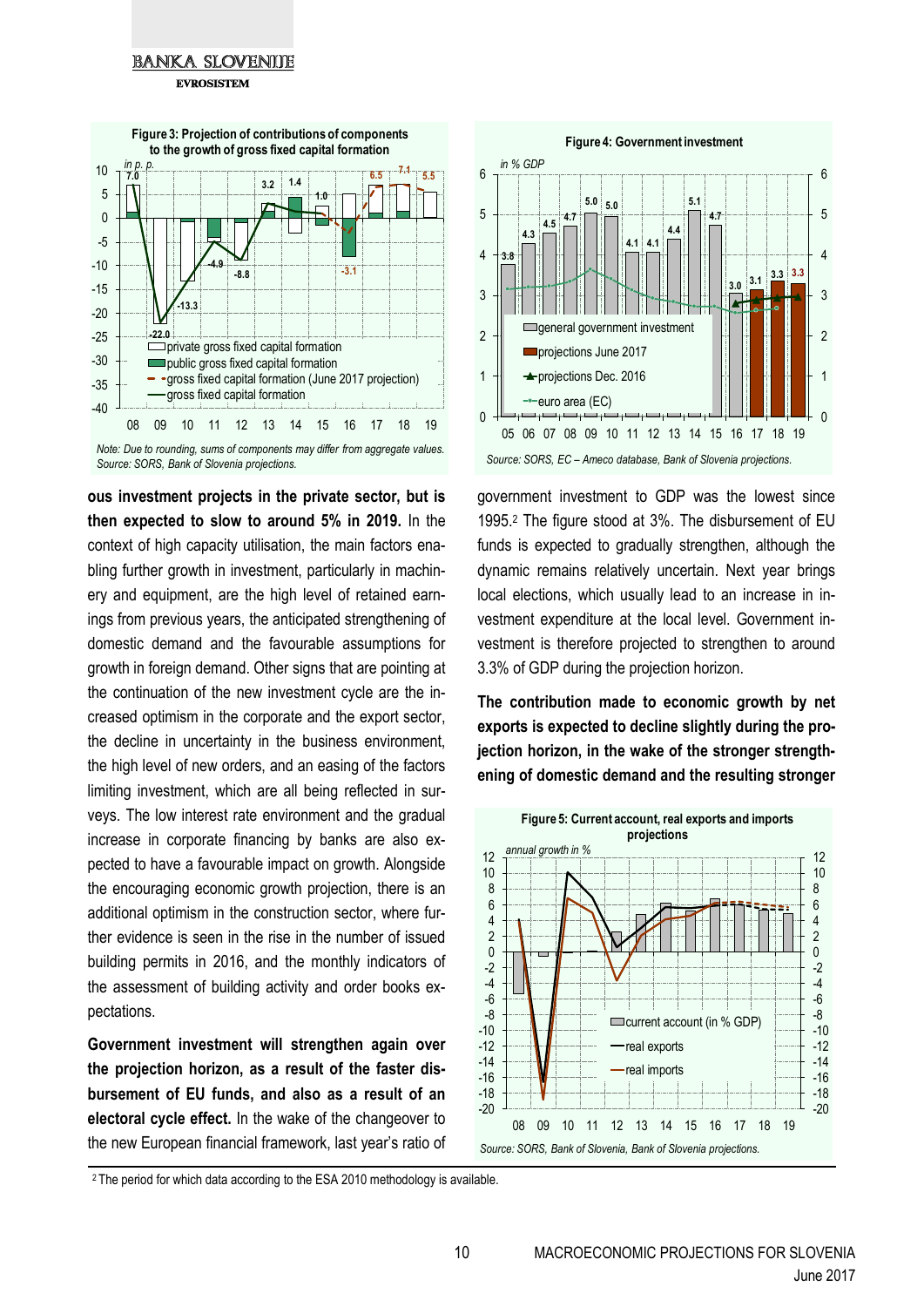



**growth in imports.** Given the favourable assumption for growth in foreign demand, export growth is expected to remain high over the projection horizon, with the average rates remaining above 5.5%. In addition to the encouraging outlook from the external environment, export growth will also be influenced by the beginning of the new cycle in the automotive industry in 2017 (Revoz), a faster recovery in developing countries, Russia in particular, and the anticipated growth in exports of transport and travel services. On the other hand, the recovery in domestic demand is expected to be reflected primarily in stronger import growth, which will gradually reduce the current account surplus.

**Compared with the December projections, economic growth has been revised upwards for all three years, with largest revision recorded in 2017.** The upward revision in the economic growth projections for all three years is attributable primarily to stronger growth in private consumption and private-sector investment, while government consumption is also expected to rise slightly in the first two years, primarily as a result of less restrictive fiscal policy. The recovery in components of domestic demand will lead to stronger growth in imports, thereby reducing the contribution made to GDP growth by net exports relative to the December projections.



### **2.2 Labour market**

**Developments on the labour market remain favourable.** According to the national accounts figures, year-onyear growth in employment strengthened in each quarter of last year to average 2.0% over the year, taking employment to a level comparable to that of 2010. Employment was up in both the private sector and the government sector, with the largest contributions coming from industry, trade and repair of motor vehicles, transportation and storage, and accommodation and food services. Growth in nominal wages<sup>3</sup> averaged  $2.2\%$  last year, the highest figure since 2010, while the government sector recorded wage growth of 4.8%, more than three times that of the private sector. Registered unemployment and surveyed unemployment are both continuing to fall. Surveys of employment expectations suggest that employment will continue rising in the coming months, while the further implementation of labour market measures within the framework of the National Reform Programme is also expected. The latter are primarily designed to improve the functioning of the labour market, to create high-quality jobs and to speed up the inclusion of young people in the labour market. Active employment policy measures will focus primarily on the long-term unemployed, older people, low skilled labour and the young.

**Growth in employment is expected to continue this year, but to slow by the end of the projection horizon.** 

<sup>3</sup> The analysis used national accounts figures, where the average wage is calculated as employee compensation per employee.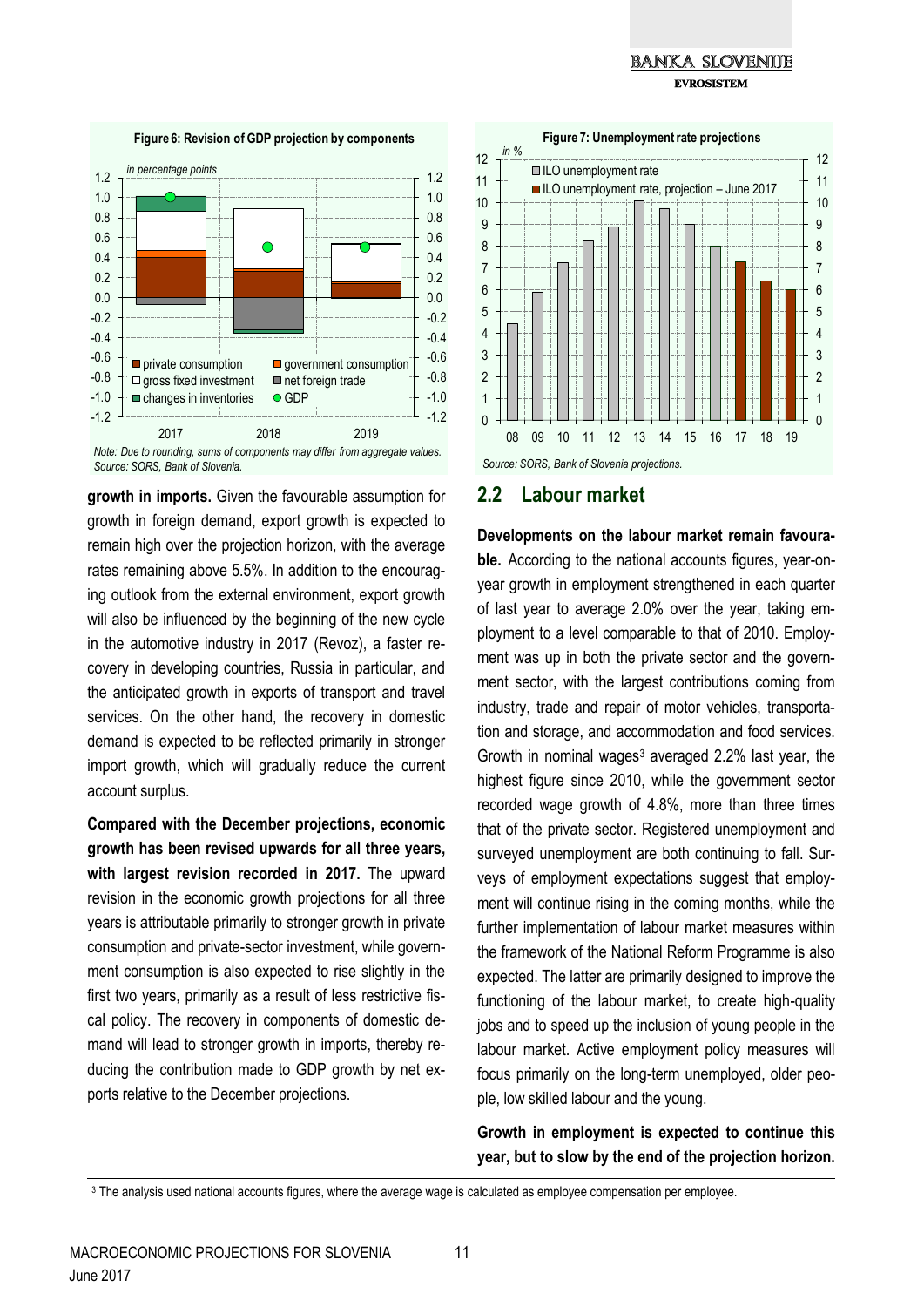**BANKA SLOVENIJE FVDOCICTEM** 

The projection is for employment growth to remain high this year in export-oriented sectors, construction and services, as a result of the favourable economic situation. Employment growth is projected to gradually slow over the next two years, primarily as a result of increased structural imbalances on the labour market.<sup>4</sup> which will make it harder to recruit the right staff. Increasingly negative demographics mean that high employment growth is not expected in the medium term. The employment growth projection for this year and next year has been revised upwards from the previous projections, primarily as a result of the more favourable economic situation and the higher-than-expected growth in employment last year.

**Growth in nominal wages is expected to strengthen during the projection horizon.** Growth in nominal wages is expected to strengthen during the projection horizon primarily on account of the favourable economic environment and inflation, while the increasing structural imbalances on the labour market and the fall in unemployment will also be significant factors. Wage growth is projected to strengthen in the private sector, exceeding growth in the government sector by the end of the projection hori-



zon. Wage growth in the government sector is projected at 4.4% this year, as a result of wage agreements in the public sector,<sup>5</sup> but it is projected to slow towards the end of the projection horizon, although it will remain above 3% in the wake of the gradual relaxation of the remaining austerity measures and the resumption of regular promotions. The wage growth projection for 2018 and 2019 has been revised upwards since the previous projection, primarily because of the higher estimates of economic growth and inflation.

### **2.3 Inflation**

**Year-on-year inflation as measured by the HICP this year is projected to be slightly higher than in 2018, as a result of one-off external factors; in 2019 inflation is expected to rise again and exceed 2%.** The somewhat higher increase in inflation in the first quarter of this year in Slovenia and across the euro area was primarily the result of external factors, most notably increases in oil prices on global markets and the rise in prices of unprocessed food in the wake of a supply shock of fresh food



4 The structural imbalances primarily include structural unemployment, i.e. the proportion of long-term unemployed, and mismatching between supply and demand on the labour market.

<sup>5</sup>This year's high growth in average wages in the government sector is attributable to: a) the impact of the measures taken last year, b) measures agreed with public sector unions (higher annual leave allowance, a gradual reduction in supplementary pension insurance premiums, the elimination of anomalies in the wage system), and c) an agreement with the physicians' and dentists' union (improved valuation of the medical profession within the framework of the public sector wage system, a special one-year project to reduce waiting lists in healthcare). Public employees being promoted in 2017 and 2018 will acquire the right to higher pay in December. Under the agreement the freeze on ordinary performance-related pay and the reduced performance-related payments for workload remain in force in 2018.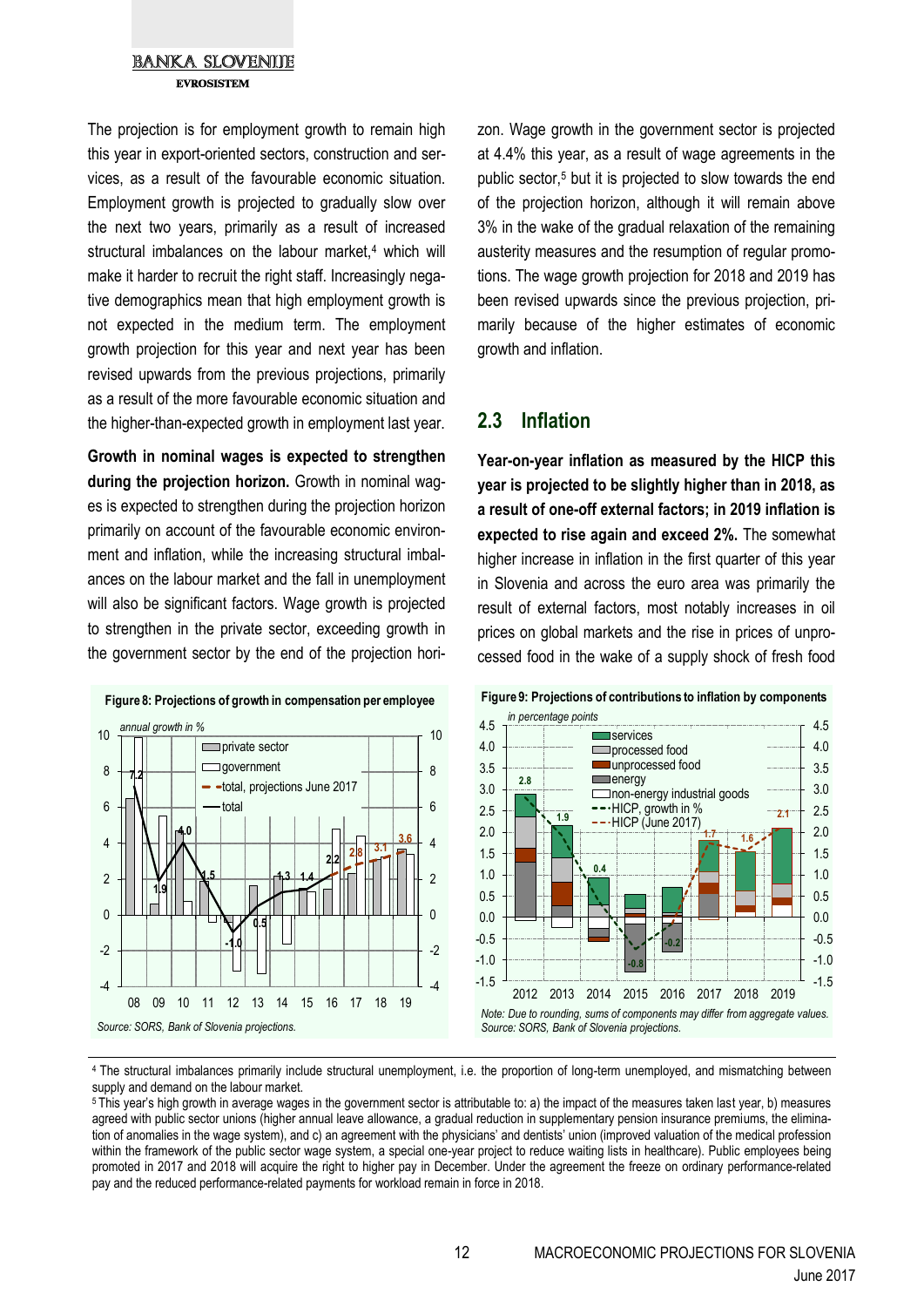

due to weather conditions in the Mediterranean. Inflation is expected to reach 1.7% this year, primarily as a result of the high dynamics from the early part of the year, but it is expected to slightly slow next year, in line with the assumptions for a slower growth in oil prices and primary commodity prices on global markets. In concurrence with solid growth in economic activity and, to some extent, higher growth in wages, growth in prices of consumer goods is expected to exceed the monetary policy target towards the end of the projection horizon, at least temporarily.

**Year-on-year growth in energy prices this year is expected to make a significant contribution to overall growth in consumer prices.** This year's year-on-year growth in energy prices is primarily attributable to a base effect, which is the result of a sharper fall in oil prices on global markets in the first quarter of last year and the price dynamics over the remainder of 2016. The contribution made to headline inflation by energy prices is expected to slightly decline after the first quarter of this year, while growth in energy prices is projected to average 4.3% over the year. The contribution to headline inflation is expected to be negligible over the next two years, which is in line with the assumptions for stabilisation of oil prices on global markets.

**Core inflation is projected to rise over the entire projection horizon.** Core inflation is expected to gradually increase, as a result of both demand-side and supply-

side pressures. The growth of the economic activity, which is expected to outpace the potential growth in the Slovenian economy over the entire projection horizon mainly due to growth in private consumption and investment, and cost pressures due to wage growth will be the key drivers of inflation, particularly in the service sector. Core inflation as measured by the HICP excluding energy this year is projected to average 1.4%, while for 2018 and 2019 it is expected to average 1.8% and 2.4%, respectively.

**Compared to the previous projection round there have been an upward revision of the inflation projections for the entire projection horizon.** The upward



*Note: Due to rounding, sums of components may differ from aggregate values. Source: SORS, Bank of Slovenia.*

| Table 3: Inflation projection |  |
|-------------------------------|--|
|-------------------------------|--|

|                                         |        |        |        |        |        |        |        | <b>Projections</b> |        |      |        |
|-----------------------------------------|--------|--------|--------|--------|--------|--------|--------|--------------------|--------|------|--------|
|                                         |        |        |        |        |        | 2017   |        | 2018               |        | 2019 |        |
|                                         | 2012   | 2013   | 2014   | 2015   |        | une    |        | June               | Λ      |      |        |
|                                         |        |        |        |        |        |        |        |                    |        |      |        |
| Consumer prices (HICP)                  | 2.8    | 1.9    | 0.4    | $-0.8$ | $-0.2$ | 1.7    | 0.3    | 1.6                | 0.2    | 2.1  | 0.5    |
| food                                    | 4.7    | 4.9    | 0.8    | 0.9    | 0.5    | 2.2    | 0.4    | 2.1                | 0.2    | 2.1  | 0.3    |
| energy                                  | 9.0    | 1.8    | $-1.4$ | $-7.8$ | $-5.2$ | 4.3    | 2.4    | 0.1                | $-0.6$ | 0.0  | $-0.4$ |
| other goods                             | $-0.2$ | $-0.8$ | $-1.0$ | $-0.6$ | $-0.5$ | $-0.2$ | $-0.3$ | 0.5                | $-0.1$ | 0.9  | $-0.2$ |
| services                                | 1.5    | 2.3    | 1.8    | 0.9    | 1.6    | 2.0    | 0.1    | 2.5                | 0.6    | 3.6  | 1.4    |
| Core inflation indicators (HICP)        |        |        |        |        |        |        |        |                    |        |      |        |
| ex cluding energy                       | 1.8    | 2.0    | 0.7    | 0.4    | 0.6    | 1.4    | 0.1    | 1.8                | 0.3    | 2.4  | 0.7    |
| excl. energy and unprocessed food       | 1.5    | 1.4    | 0.9    | 0.4    | 0.6    | 1.2    | 0.0    | 1.7                | 0.2    | 2.4  | 0.7    |
| excl. energy, food, alcohol and tobacco | 0.7    | 0.9    | 0.6    | 0.3    | 0.7    | 1.1    | 0.0    | 1.6                | 0.2    | 2.5  | 0.8    |

Δ*: Difference between current projections and projections in Macroeconomic Projections for Slovenia, December 2016. Source: SORS, Bank of Slovenia.*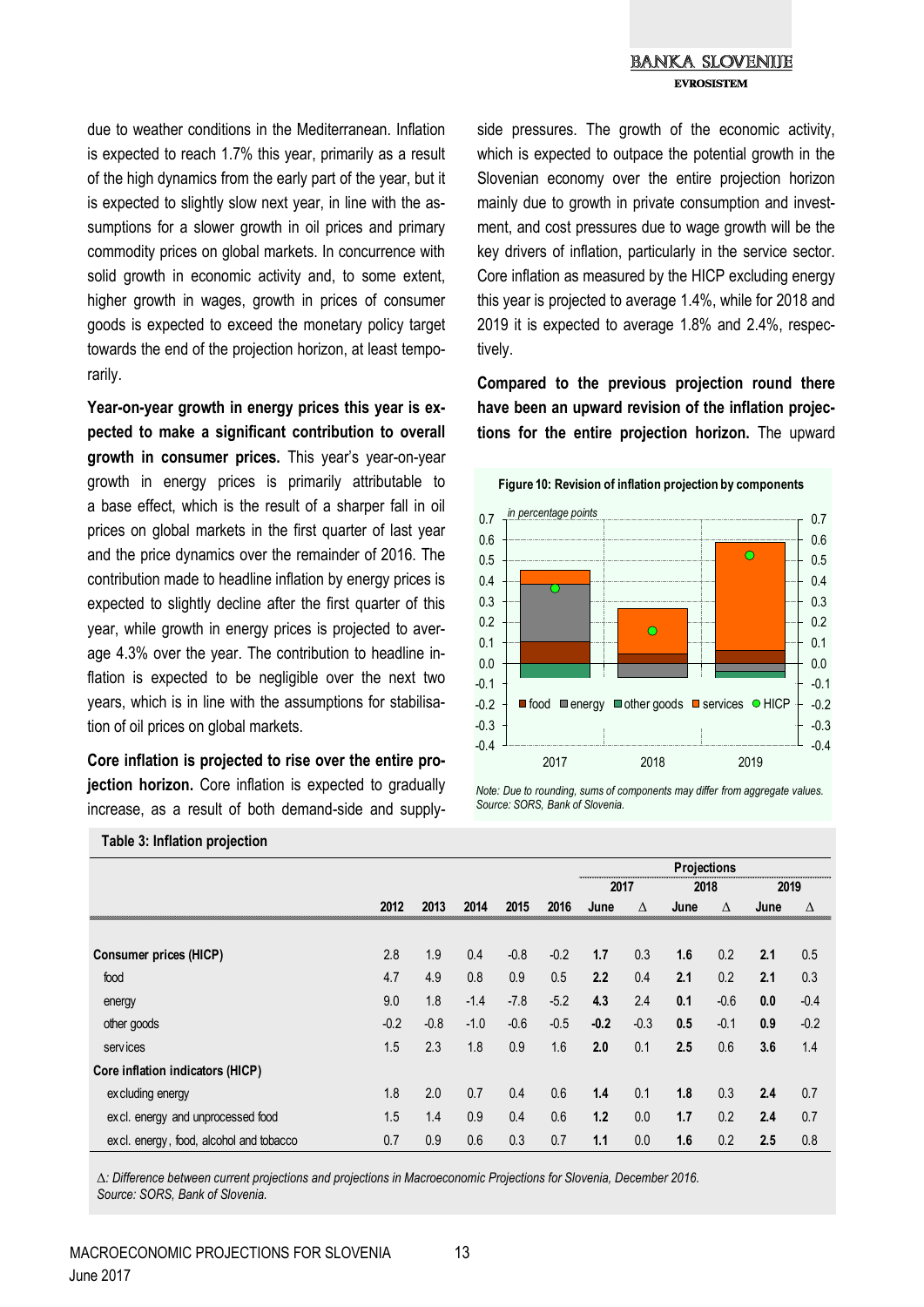

revision for 2017 is largely attributable to the aforementioned external factors, which include 1) the supply-side shock on the unprocessed food market in the first quarter of this year, and 2) the dynamics of oil price growth in the first quarter of this year and a slightly larger base effect than in previous projection round. In line with the upward revision of the economic activity, particularly on account of components of domestic demand, growth in services prices is also expected to be slightly higher, which is the main factor behind the higher inflation in 2018 and 2019. This year's slightly lower growth in prices of other goods is primarily attributable to a decline in realisation relative to the previous projections. The projections for growth in prices of industrial goods, both energy products and other goods, over the next two years have also been revised in line with the new assumptions for growth in oil prices and primary commodity prices on global markets.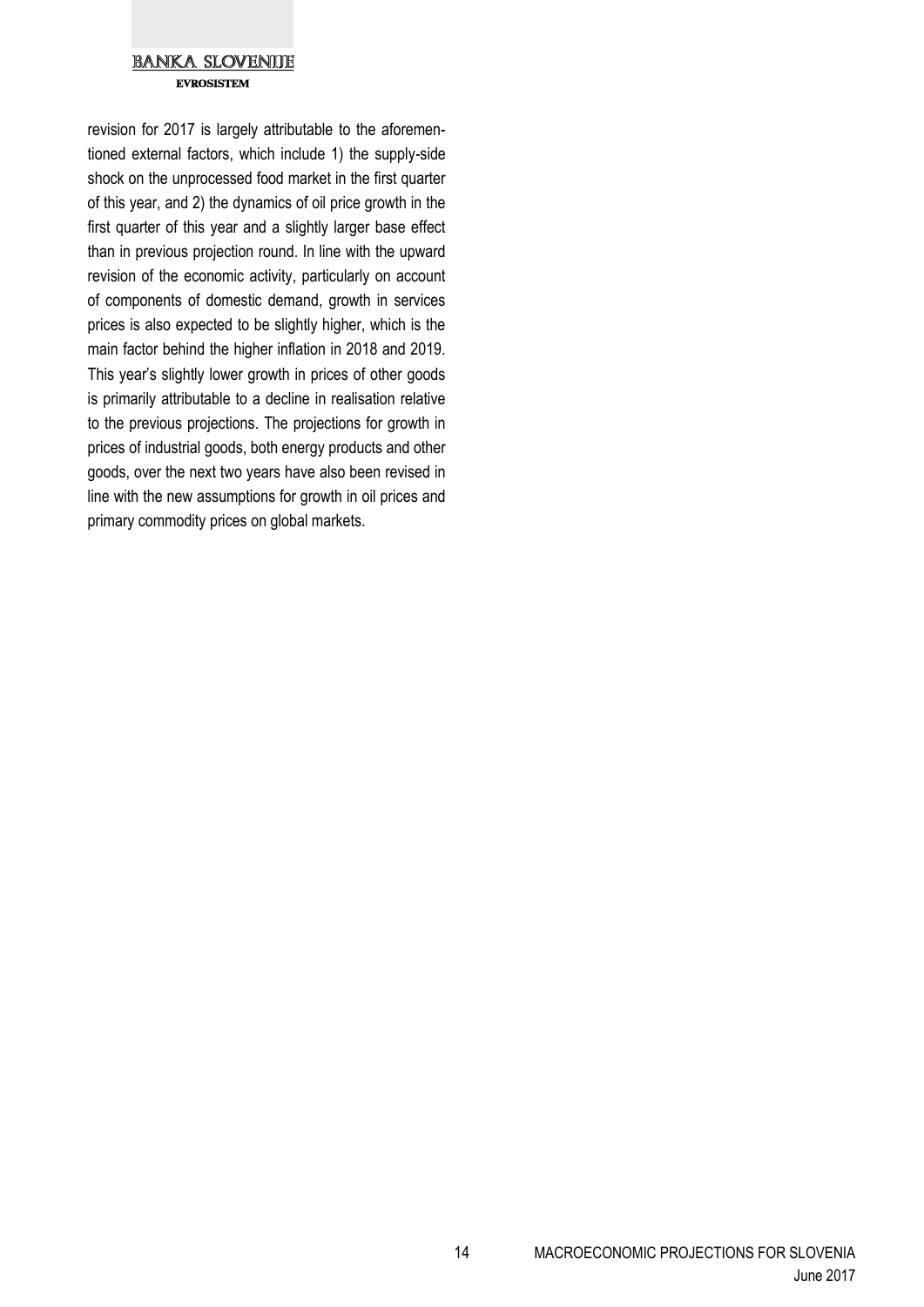### 3 **Risks and Uncertainties**

*The majority of the factors of uncertainty accompanying the current projections could have a positive impact on both economic growth and inflation. The domestic risks in regard to economic growth are primarily related to private-sector and government investment, while the prevailing risks from the external environment are the uncertain geopolitical situation in Europe and Asia, and the economic recovery in Russia. The risks to the inflation projections are on the upside, and they are primarily related to the uncertainties surrounding energy prices, which could rise more sharply as a result of growth in oil prices on global markets being faster than the current expectations. The favourable situation on the labour market could be reflected in higher upward pressure on wages, which could additionally encourage faster growth in prices over the projection horizon.*

**The risks related to the economic growth projections suggest a potential for faster growth in GDP.** The major risks come primarily from the domestic environment, and are related to private-sector investment activity, which could be more significant than the current projections. Furthermore, the government and the municipalities could launch additional construction investment. Major investment projects are currently under preparation (a second track for the Divača-Koper railway line, a second tunnel at Karavanke, a third development corridor), that is coinciding with the upcoming elections and which in the past have had a significant impact on the investment cycle at both the local and national levels. The largest up-



side risks from the external environment relate to faster economic growth in developing countries and Russia. By contrast, a slight decline in foreign demand could be produced by the unstable geopolitical situation in Europe and Asia (Ukraine, the Middle East, the Korean peninsula). Trade with countries outside the Schengen Area could be further slowed by strengthened border controls when crossing the EU's external frontier. There remain large risks in connection with rises in oil prices. In addition to the direct impact on inflation and economic growth, a rise in oil prices could also have an indirect impact via a decline in the real household disposable income and a consequent slowdown in private consumption.

**The risks with regard to inflation also suggest a potential for faster price growth.** Significant risks come from both the domestic and external environments. The largest domestic risks are related to growth in domestic demand, particularly investment, which could significantly exceed the current expectations. In this context there could also be stronger pressure on wage growth, which would be reflected in additional growth in consumer prices. The main risk from the external environment is slightly higher growth in oil prices and other primary commodity prices, which could be reflected in higher growth in energy prices in Slovenia.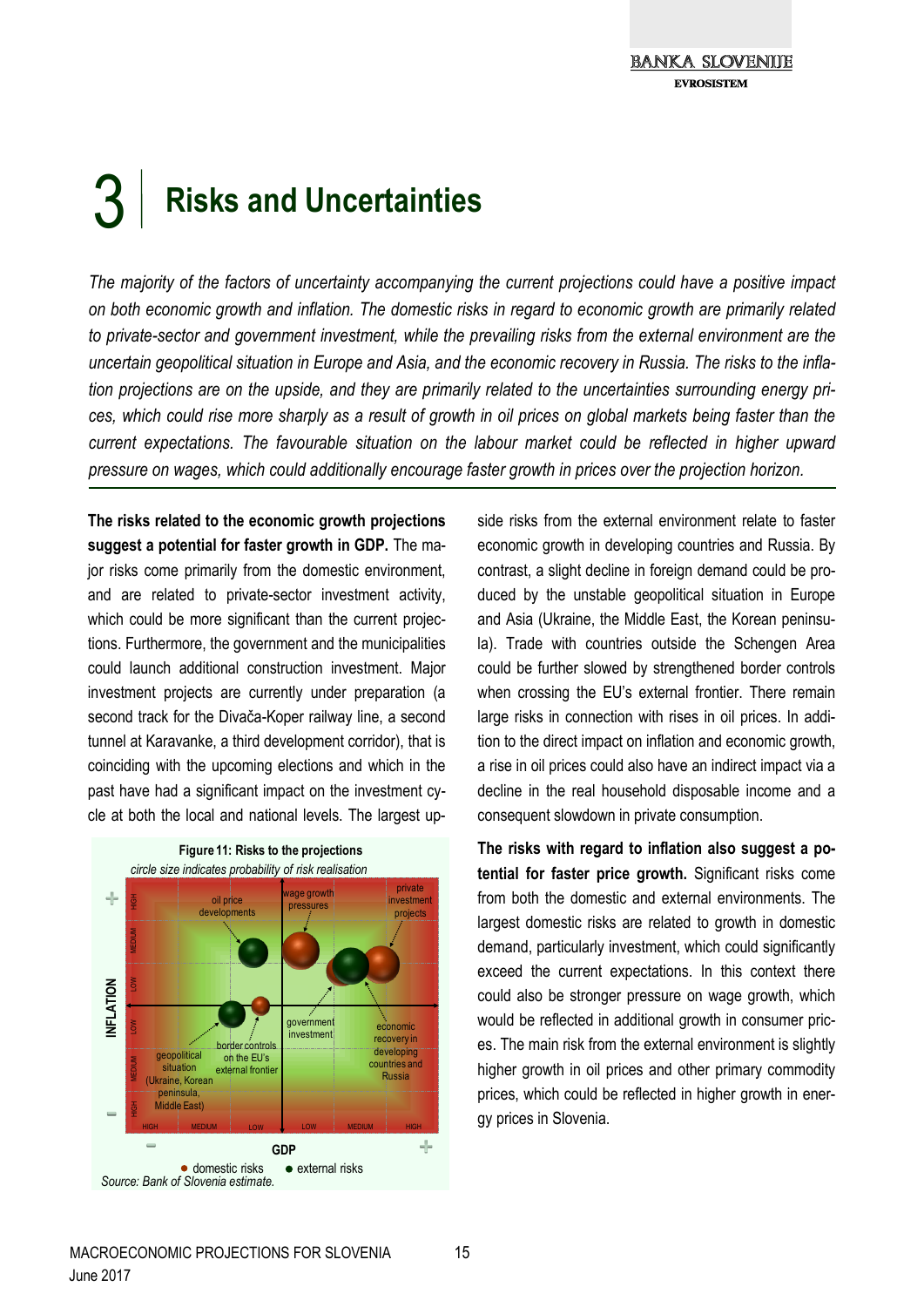**BANKA SLOVENIJE** 

**EVROSISTEM** 

16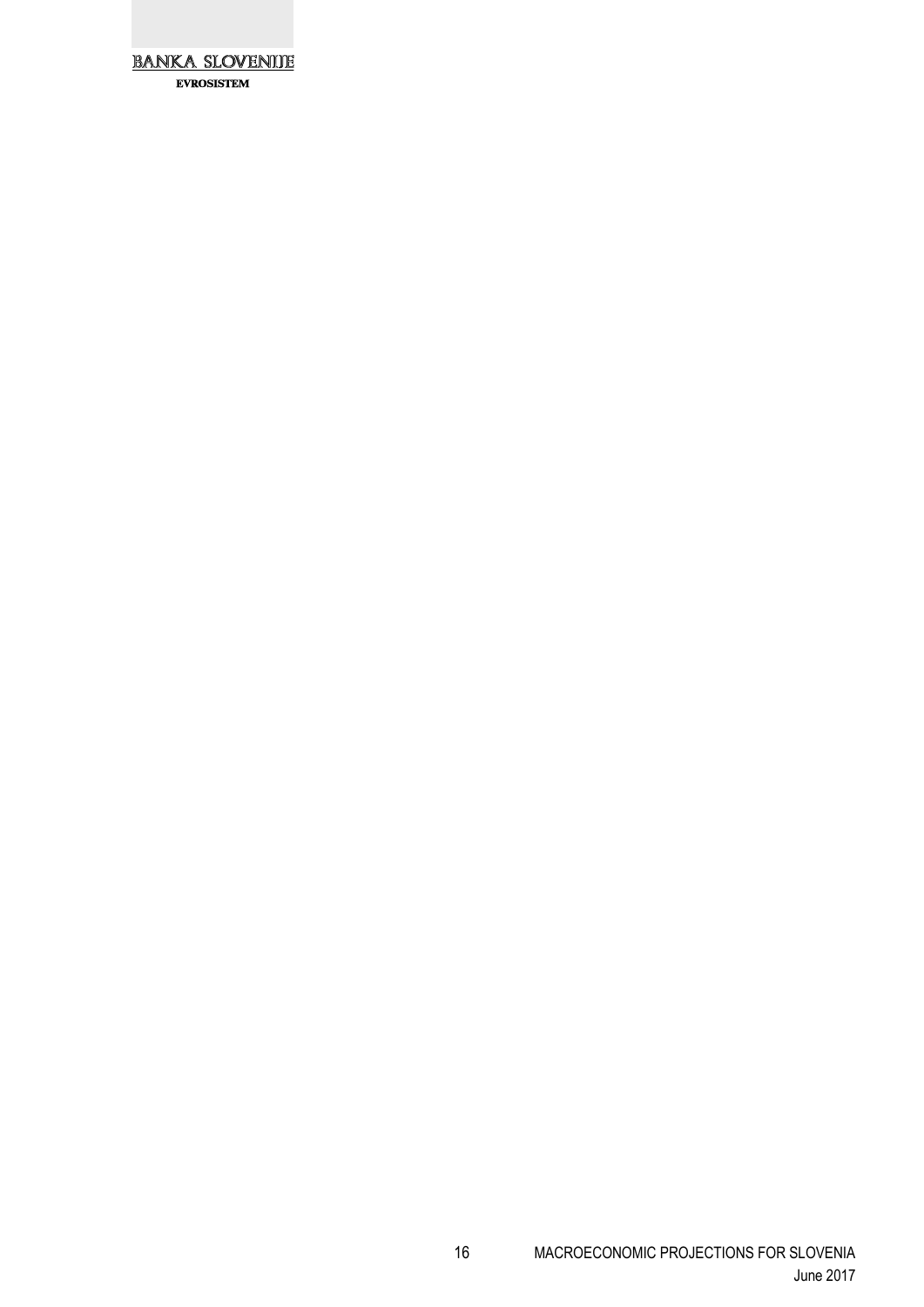### $\vert 4 \vert$ **Comparison Between Institutions**

*In the latest economic growth projections for Slovenia for the period 2017 to 2019 domestic institutions have been significantly more optimistic than foreign institutions. The Bank of Slovenia projections are mostly slightly above the middle of the projection interval for a particular year. Inflation projections for the period 2017-2019 by all institutions (except OECD) point to a gradual increase of price growth towards the medium-term objective of the ECB's monetary policy. A comparison of projection accuracy between institutions<sup>6</sup> reveals that the Bank of Slovenia was among the most accurate in projecting real GDP growth and inflation.*

### **4.1 Comparison of Projections Between Institutions**

**The economic growth projections for the 2017 to 2019 period show that domestic institutions are expecting higher growth in the Slovenian economy than foreign institutions.** According to the latest projections available, the highest economic growth for 2017 is projected by the OECD (3.8%), while the lowest by the EBRD and the IMF (2.5%). The Bank of Slovenia projection is 3.5%, 0.3 percentage points above the middle of the range of projections for the current year by domestic



and foreign institutions. For the next year the highest economic growth is projected by the IMAD (3.2%), followed by the Bank of Slovenia, the European Commission and the OECD (3.1%). The lowest growth is projected by the IMF, at just 2.0%. Similarly to the 2017 projection, the Bank of Slovenia projection is 0.4 percentage points above the middle of the range of projections for the year in question. Projections for 2019 are available from three institutions, where the highest is expected by the Bank of Slovenia, at 3.0%, and the lowest by the IMF of just 2.0%.



<sup>6</sup> Eight institutions that draw up macroeconomic projections for Slovenia are included in the comparative analysis of current projections of real GDP growth and consumer price growth (seven institutions in the case of the latter): Consensus Economics, the European Bank for Reconstruction and Development (EBRD), the Economics Institute of the Faculty of Law (EIPF), the European Commission, the International Monetary Fund (IMF), the Organisation for Economic Cooperation and Development (OECD), the Institute of Macroeconomic Analysis and Development (IMAD) and the Bank of Slovenia.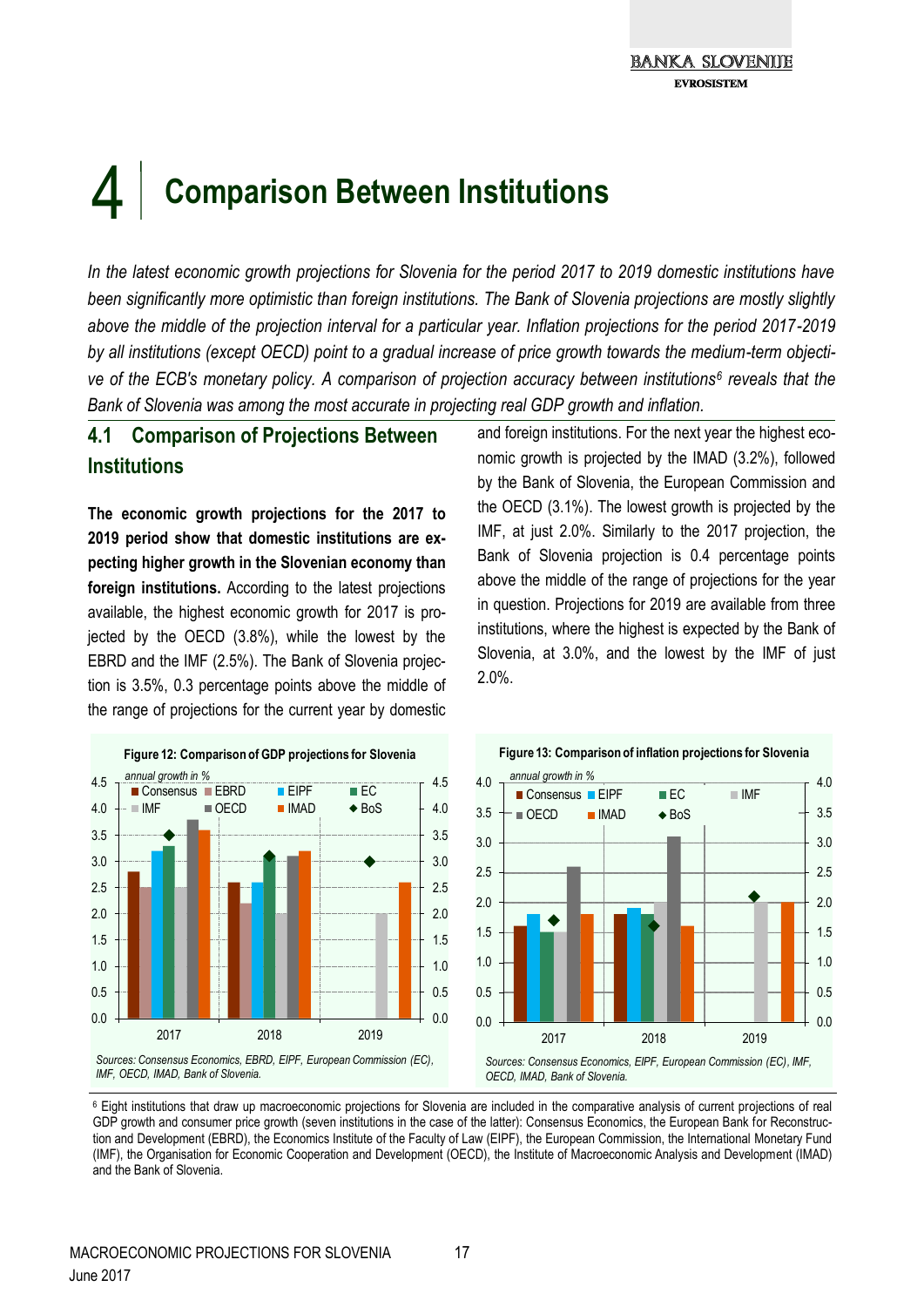**EVROSISTEM** 

**In the inflation projections for the 2017 to 2019 period, all the institutions (except the OECD) are predicting a gradual recovery in annual inflation towards the ECB monetary policy medium-term target.** The highest inflation rate in 2017 is expected by the OECD (2.6%), while the lowest growth in consumer prices is projected by the European Commission and the IMF (1.5%). The Bank of Slovenia projection is slightly below the average projection for the current year, at 1.7%. For the next year the highest inflation projection is 3.1%, again from the OECD, followed by 1.9% from the EIPF. The lowest is 1.6%, by the Bank of Slovenia and the IMAD. Also for inflation, projections from only three institutions are available for 2019. The projections are concentrated around the medium-term inflation target set by the ECB. The highest inflation projection is 2.1% from the Bank of Slovenia, followed by 2.0% from the IMF and the IMAD.

### **4.2 Comparison of Projection Accuracy Between Institutions**

**The accuracy of the real GDP growth and consumer price inflation projections over the 2001 to 2016 period is measured by comparing the statistical estimate or the observed value with the projections for the variables obtained in past periods.<sup>7</sup>** The calculations cover the mean error (ME), the mean absolute error (MAE), the standard deviation (STDEV), the root mean square error (RMSE) and the standardised RMSE (SRMSE).<sup>8</sup> Only three of the selected institutions (the Bank of Slovenia, the European Commission and the IMF) released projections for the entire observation period. For the majority of the other institutions projections are only available from 2004 (from 2009 for the OECD, and from 2011 for the EBRD). In light of the impact of the crisis, the entire observation period excluding 2008 and 2009 and the period of 2009 to 2016 have been additionally included in the analysis.

**In terms of the MAE and RMSE, the most accurate economic growth projections for the 2001 to 2016 period were from the European Commission, the IMAD and the Bank of Slovenia, while the most accurate inflation projections were provided by the Bank of Slovenia, the IMAD and the SKEP unit.** In the economic growth forecasting MAE ranged from 0.6 to 3.1 over the observation period, while RMSE ranged from 0.7 to 4.7.<sup>9</sup> The inflation projections were slightly more accurate: the aforementioned indicators had narrower ranges, namely 0.3 to 1.7 for MAE and 0.3 to 2.1 for RMSE.

**The most accurate economic growth projections over the entire period excluding 2008 and 2009 were those of the European Commission, the Bank of Slovenia and the IMAD, while the Bank of Slovenia, the IMAD and the SKEP unit again had the most accurate inflation projections.** Compared with the entire observation period, the economic growth and inflation projections during the selected period were slightly more accurate, the exclusion of 2008 and 2009 having removed the majority of the crisis-related volatility. The resulting improvement in the accuracy of the economic growth projections was greater across all indicators than that of the inflation projections. In the economic growth forecasting MAE ranged from 0.5 to 2.5 over the period in question, while RMSE ranged from 0.7 to 4.0. In the inflation forecasting the two indicators again ranged over narrower intervals: 0.2 to 1.6 for MAE and 0.3 to 2.1 for RMSE.

**The OECD produced the most accurate economic growth and inflation projections over the 2009 to 2016 period, followed by the European Commission, the IMAD and the Bank of Slovenia.** The intervals in MAE and RMSE in economic growth forecasting narrowed markedly relative to those for the entire observation period, and ranged from 0.6 to 2.2 for MAE and 0.7 to 2.9 for RMSE. It was a similar case in the assessment of inflation forecasting accuracy: the intervals in the indicators were narrower than in the entire observation period, at 0.1 to 1.4 for MAE and 0.2 to 1.6 for RMSE.

[http://www.bsi.si/iskalniki/raziskave.asp?MapaId=339.](http://www.bsi.si/iskalniki/raziskave.asp?MapaId=339)

<sup>7</sup> In the examination of forecasting accuracy between institutions in the 2001 to 2016 period and in the various sub-periods, the first observed values and forecasts of variables are compared, whereby the forecasts selected are those that correspond most closely to the Bank of Slovenia's spring and autumn forecasts.

<sup>8</sup> For a detailed description of the statistical measures (in Slovene), see Cimperman, Savšek (2014):

<sup>9</sup> The spring and autumn projections of all the institutions for the current and following year are taken into account in the values given.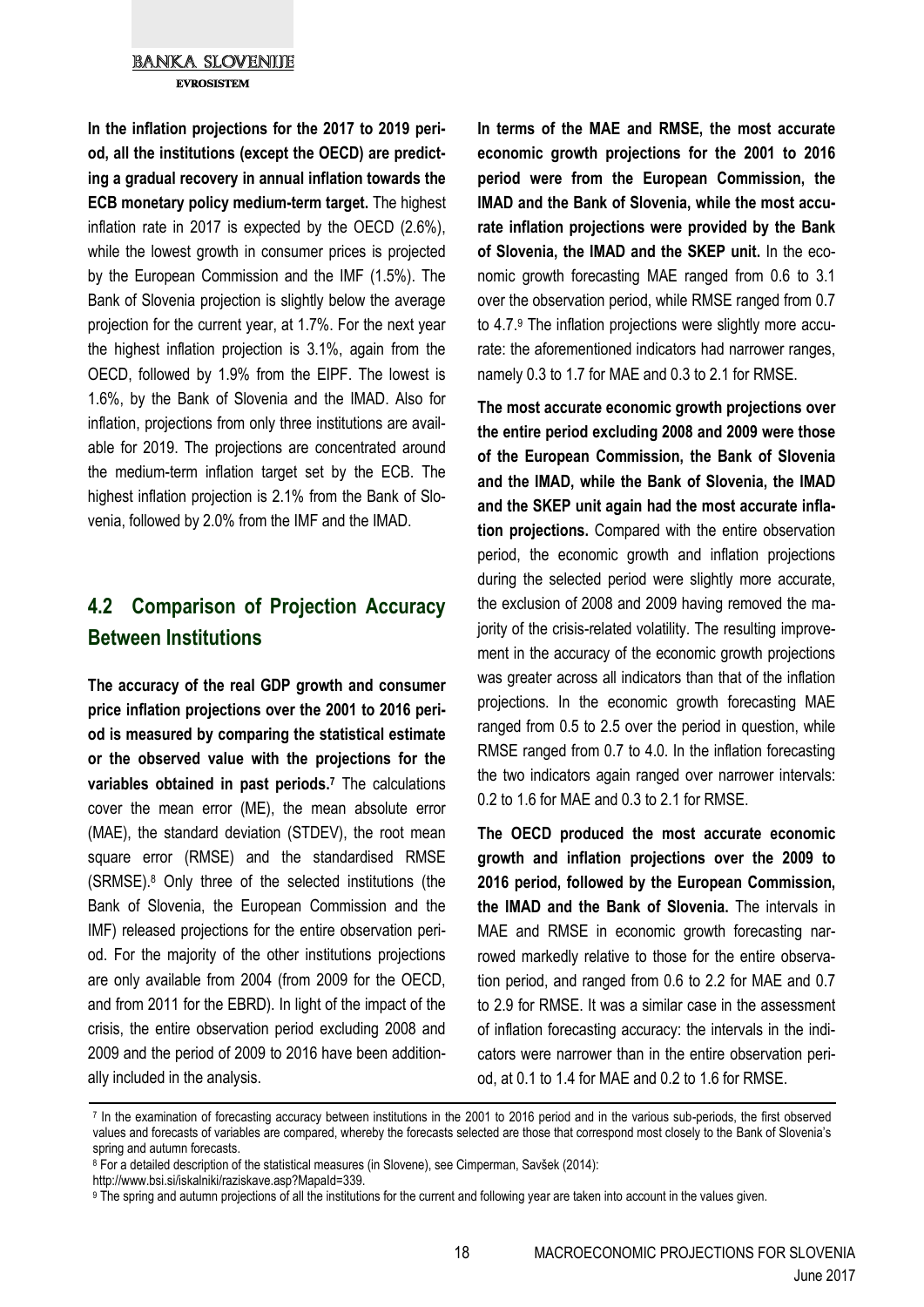**EVROSISTEM** 

| Table 4: Basic accuracy measures of GDP growth projections, based on first available data |        |           |              |           |         |           |           |         |                    |               |     |              |                 |     |           |        |     |                  |
|-------------------------------------------------------------------------------------------|--------|-----------|--------------|-----------|---------|-----------|-----------|---------|--------------------|---------------|-----|--------------|-----------------|-----|-----------|--------|-----|------------------|
| Real GDP                                                                                  |        | 2001-2016 |              | 2001-2008 |         |           | 2009-2016 |         |                    | 2008 and 2009 |     |              | excl. 2008-2009 |     | 2004-2016 |        |     |                  |
|                                                                                           | ME     |           | MAE STDEV ME |           |         | MAE STDEV | ME        |         | MAE STDEV ME       |               |     | MAE STDEV ME |                 |     | MAE STDEV | ME     |     | <b>MAE STDEV</b> |
|                                                                                           |        |           |              |           |         |           |           |         | spring projections |               |     |              |                 |     |           |        |     |                  |
| current year                                                                              |        |           |              |           |         |           |           |         |                    |               |     |              |                 |     |           |        |     |                  |
| <b>BS</b>                                                                                 | $-0.1$ | 1.3       | 2.0          | 0.4       | 0.9     | 1.1       | $-0.6$    | 1.7     | 2.5                | $-3.4$        | 3.4 | 3.8          | 0.4             | 1.0 | 1.2       | $-0.1$ | 1.5 | 2.2              |
| C onsensus                                                                                | $-0.2$ | 1.5       | 2.1          | 0.4       | 1.1     | 1.3       | $-0.7$    | 1.9     | 2.6                | $-3.5$        | 3.5 | 3.3          | 0.4             | 1.2 | 1.5       | $-0.1$ | 1.6 | 2.3              |
| <b>EBRD</b>                                                                               |        |           |              |           |         |           | 0.5       | 1.3     | 1.6                |               |     |              |                 |     |           |        |     |                  |
| <b>EIPF</b>                                                                               | $-0.4$ | 1.6       | 2.5          | 0.7       | 1.1     | 1.3       | $-1.1$    | 1.9     | 2.8                | $-4.1$        | 4.1 | 4.4          | 0.3             | 1.1 | 1.5       | $-0.4$ | 1.6 | 2.5              |
| EC                                                                                        | $-0.1$ | 1.3       | 1.7          | 0.3       | 1.1     | 1.3       | $-0.4$    | 1.5     | 2.1                | $-2.7$        | 2.7 | 2.8          | 0.3             | 1.1 | 1.3       | 0.1    | 1.4 | 1.9              |
| <b>MDS</b>                                                                                | $-0.1$ | 1.4       | 1.9          | 0.3       | 1.0     | 1.3       | $-0.5$    | 1.7     | 2.4                | $-3.0$        | 3.0 | 3.4          | 0.3             | 1.2 | 1.4       | 0.0    | 1.5 | 2.1              |
| <b>IMF</b>                                                                                |        |           |              |           |         |           | 0.1       | 1.2     | 1.6                |               |     |              |                 |     |           |        |     |                  |
| <b>SKEP</b>                                                                               | 0.1    | 1.5       | 2.1          | 0.8       | 1.0     | 1.1       | $-0.4$    | 1.8     | 2.5                | $-3.1$        | 3.1 | 3.6          | 0.7             | 1.2 | 1.3       | 0.1    | 1.5 | 2.1              |
| <b>IMAD</b>                                                                               | $-0.1$ | 1.3       | 1.7          | 0.2       | 1.0     | 1.2       | $-0.4$    | 1.6     | 2.1                | $-2.5$        | 2.5 | 2.3          | 0.2             | 1.1 | 1.3       | 0.0    | 1.4 | 1.8              |
| next year                                                                                 |        |           |              |           |         |           |           |         |                    |               |     |              |                 |     |           |        |     |                  |
| <b>BS</b>                                                                                 | $-1.0$ | 2.2       | 3.6          | $-1.2$    | 2.5     | 4.6       | $-0.7$    | 1.9     | 2.4                | $-6.3$        | 6.3 | 8.1          | $-0.2$          | 1.6 | 2.1       | $-1.1$ | 2.6 | 4.0              |
| C onsensus                                                                                | $-1.0$ | 2.5       | 3.9          | $-1.4$    | 2.9     | 5.1       | $-0.7$    | 2.1     | 2.7                | $-6.0$        | 6.6 | 9.3          | $-0.2$          | 1.9 | 2.3       | $-1.1$ | 2.8 | 4.3              |
| <b>EBRD</b>                                                                               |        |           |              |           |         |           | 0.3       | 2.0     | 2.9                |               |     |              |                 |     |           |        |     |                  |
| <b>EIPF</b>                                                                               | $-1.2$ | 3.1       | 4.7          | $-1.1$    | 4.4     | 7.1       | $-1.2$    | 2.2     | 2.7                | $-6.5$        | 6.5 | 8.6          | $-0.1$          | 2.5 | 3.4       | $-1.2$ | 3.1 | 4.7              |
| EC                                                                                        | $-0.9$ | 2.3       | 3.6          | $-1.4$    | 2.6     | 4.5       | $-0.5$    | 2.0     | 2.5                | $-5.6$        | 6.3 | 8.9          | $-0.2$          | 1.7 | 2.1       | $-0.9$ | 2.6 | 4.1              |
| <b>MDS</b>                                                                                | $-1.0$ | 2.2       | 3.5          | $-1.2$    | 2.4     | 4.4       | $-0.8$    | 1.9     | 2.4                | $-5.8$        | 5.8 | 8.2          | $-0.3$          | 1.6 | 2.1       | $-1.1$ | 2.5 | 3.9              |
| <b>IMF</b>                                                                                |        |           |              |           |         |           | $-0.4$    | 2.0     | 2.6                |               |     |              |                 |     |           |        |     |                  |
| <b>SKEP</b>                                                                               | $-1.0$ | 2.6       | 4.2          | $-1.7$    | 3.6     | 6.1       | $-0.6$    | 2.0     | 2.5                | $-6.3$        | 6.3 | 8.6          | 0.0             | 1.9 | 2.4       | $-1.0$ | 2.6 | 4.2              |
| <b>IMAD</b>                                                                               | $-1.0$ | 2.4       | 3.7          | $-1.4$    | 2.6     | 4.6       | $-0.6$    | 2.2     | 2.7                | $-5.9$        | 6.3 | 8.9          | $-0.3$          | 1.8 | 2.3       | $-1.1$ | 2.8 | 4.2              |
|                                                                                           |        |           |              |           |         |           |           |         | autumn projections |               |     |              |                 |     |           |        |     |                  |
| current year                                                                              |        |           |              |           |         |           |           |         |                    |               |     |              |                 |     |           |        |     |                  |
| BS                                                                                        | 0.1    | 0.7       | 0.9          | 0.2       | 0.6     | 0.7       | 0.0       | 0.9     | 1.1                | $-1.2$        | 1.2 | 0.3          | 0.3             | 0.6 | 0.8       | 0.1    | 0.8 | 1.0              |
| Consensus                                                                                 | 0.0    | 0.8       | 1.0          | 0.0       | 0.7     | 0.9       | 0.0       | 1.0     | 1.2                | $-1.6$        | 1.6 | 0.5          | 0.2             | 0.7 | 0.9       | 0.1    | 0.9 | 1.1              |
| <b>EBRD</b>                                                                               |        |           |              |           |         |           | 0.5       | 0.9     | 1.1                |               |     |              |                 |     |           |        |     |                  |
| <b>EIPF</b>                                                                               | $-0.1$ | 0.9       | 1.3          | 0.3       | $0.9\,$ | 1.2       | $-0.4$    | $0.9\,$ | 1.3                | $-2.1$        | 2.1 | 0.8          | 0.2             | 0.7 | 1.0       | $-0.1$ | 0.9 | 1.3              |
| EC                                                                                        | 0.1    | 0.6       | 0.7          | 0.2       | 0.6     | 0.7       | 0.1       | 0.6     | 0.8                | $-0.8$        | 0.8 | 0.1          | 0.3             | 0.5 | 0.7       | 0.1    | 0.6 | 0.8              |
| <b>MDS</b>                                                                                | 0.0    | $1.0$     | $1.4$        | 0.2       | 0.8     | 1.0       | $-0.2$    | 1.2     | 1.7                | $-2.1$        | 2.1 | 1.8          | 0.3             | 0.9 | 1.1       | 0.1    | 1.1 | 1.5              |
| IMF                                                                                       |        |           |              |           |         |           | 0.2       | 0.6     | 0.7                |               |     |              |                 |     |           |        |     |                  |
| <b>SKEP</b>                                                                               | 0.1    | 0.8       | 0.9          | 0.0       | 0.8     | 1.0       | 0.2       | 0.8     | 0.9                | $-1.3$        | 1.3 | 0.2          | 0.4             | 0.7 | 0.8       | 0.2    | 0.8 | 0.9              |
| <b>IMAD</b>                                                                               | 0.0    | 0.6       | $0.8\,$      | $0.0\,$   | 0.6     | 0.8       | 0.0       | 0.7     | 0.9                | $-1.1$        | 1.1 | 0.4          | 0.2             | 0.6 | 0.8       | 0.1    | 0.7 | 0.9              |
| next year                                                                                 |        |           |              |           |         |           |           |         |                    |               |     |              |                 |     |           |        |     |                  |
| BS                                                                                        | $-0.6$ | 2.1       | 3.6          | $-1.0$    | 2.5     | 4.5       | $-0.2$    | 1.7     | 2.4                | $-5.9$        | 5.9 | 8.1          | 0.2             | 1.5 | 2.0       | $-0.8$ | 2.5 | 4.0              |
| Consensus                                                                                 | $-0.8$ | 2.2       | 3.5          | $-1.3$    | 2.6     | 4.4       | $-0.2$    | 1.8     | 2.4                | $-5.5$        | 6.2 | 8.7          | $-0.1$          | 1.6 | 2.0       | $-0.8$ | 2.5 | $4.0$            |
| EBRD                                                                                      |        |           |              |           |         |           | 1.1       | 2.2     | 2.8                |               |     |              |                 |     |           |        |     |                  |
| <b>EIPF</b>                                                                               | $-1.1$ | 2.6       | 4.1          | $-2.0$    | 3.5     | 5.9       | $-0.5$    | 2.0     | 2.6                | $-5.9$        | 6.3 | 8.8          | $-0.1$          | 1.9 | 2.4       | $-1.1$ | 2.6 | 4.1              |
| EC                                                                                        | $-0.5$ | 2.0       | 3.4          | $-1.0$    | 2.4     | 4.3       | 0.1       | 1.6     | 2.2                | $-5.5$        | 5.6 | 7.8          | 0.3             | 1.5 | 1.9       | $-0.6$ | 2.4 | 3.8              |
| <b>MDS</b>                                                                                | $-0.6$ | 2.3       | 3.7          | $-1.0$    | 2.5     | 4.5       | $-0.1$    | 2.1     | 2.7                | $-5.5$        | 6.3 | 8.9          | 0.2             | 1.7 | 2.2       | $-0.7$ | 2.6 | $4.2\,$          |
| IMF                                                                                       |        |           |              |           |         |           | 0.1       | 1.8     | 2.2                |               |     |              |                 |     |           |        |     |                  |
| <b>SKEP</b>                                                                               | $-0.4$ | 2.3       | 3.8          | $-1.3$    | 2.9     | 5.2       | 0.3       | 1.8     | 2.3                | $-5.4$        | 6.1 | 8.6          | 0.5             | 1.7 | 2.0       | $-0.5$ | 2.5 | 4.0              |
| <b>IMAD</b>                                                                               | $-0.7$ | 2.1       | 3.5          | $-1.1$    | 2.4     | 4.3       | $-0.2$    | 1.8     | 2.6                | $-5.4$        | 5.9 | 8.3          | $0.0\,$         | 1.5 | 2.1       | $-0.8$ | 2.5 | 3.9              |

*Sources: Bank of Slovenia, Consensus Economics, EBRD, EIPF, European Commission (EC), IMF, OECD, SKEP, IMAD.*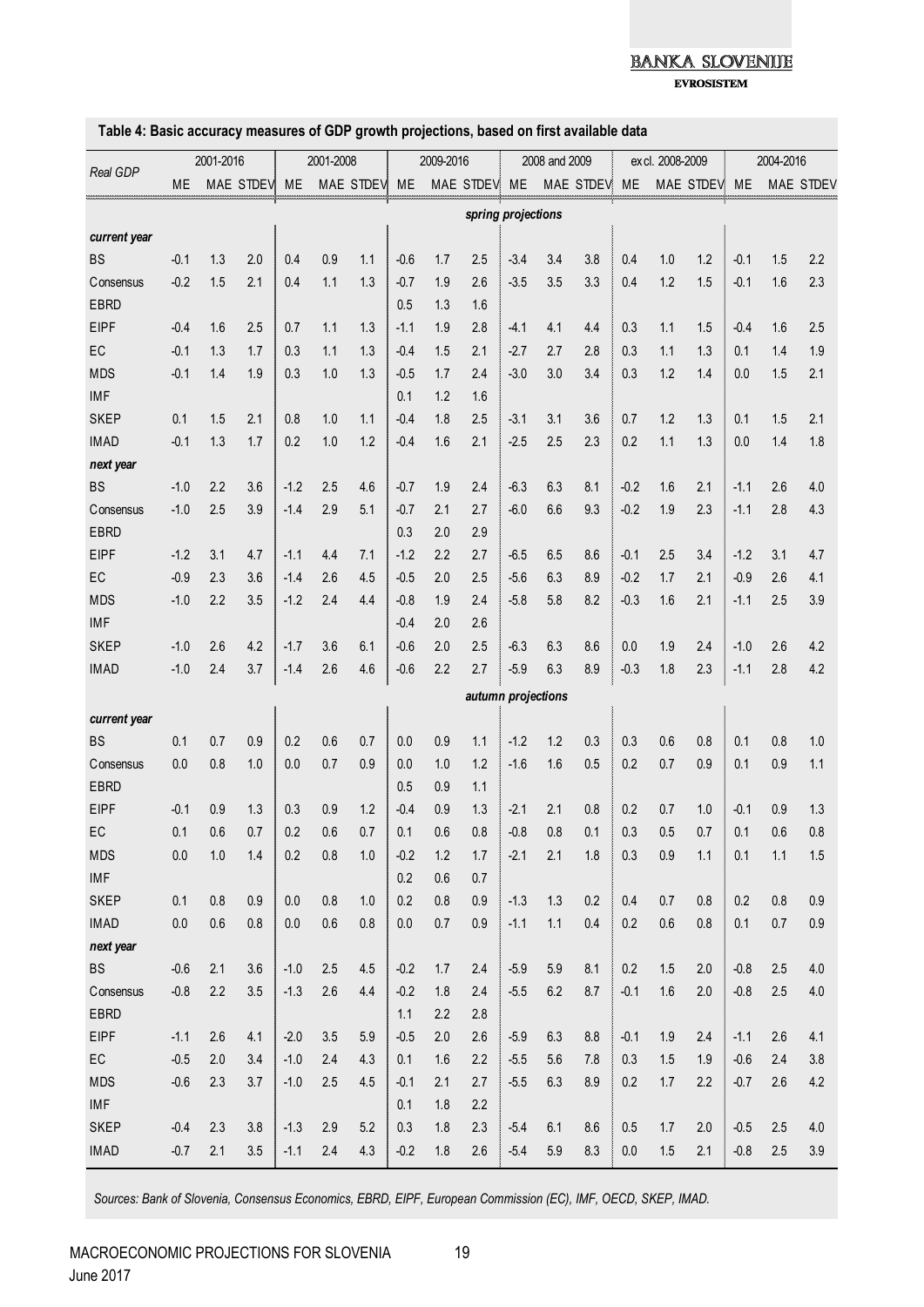**EVROSISTEM** 

### **Table 5: RMSE and SRMSE of GDP growth projections, based on first available data**

| <b>RMSE</b>  |           |           |         |         |                       |                    | SRMSE     |           |         |         |                       |         |  |  |
|--------------|-----------|-----------|---------|---------|-----------------------|--------------------|-----------|-----------|---------|---------|-----------------------|---------|--|--|
| Real GDP     | $01 - 16$ | $01 - 08$ | 09-16   |         | 08 and 09 excl. 08-09 | $04 - 16$          | $01 - 16$ | $01 - 08$ | 09-16   |         | 08 and 09 excl. 08-09 | $04-16$ |  |  |
|              |           |           |         |         |                       | spring projections |           |           |         |         |                       |         |  |  |
| current year |           |           |         |         |                       |                    |           |           |         |         |                       |         |  |  |
| <b>BS</b>    | 1.9       | 1.1       | 2.4     | 4.3     | 1.6                   | 2.1                | 0.5       | 0.7       | 0.7     | 0.5     | 0.6                   | 0.5     |  |  |
| Consensus    | 2.1       | 1.3       | 2.6     | 4.2     | 1.8                   | 2.2                | 0.6       | 0.9       | 0.7     | 0.5     | 0.7                   | 0.6     |  |  |
| EBRD         |           |           | 1.6     |         |                       |                    |           |           | 0.4     |         |                       |         |  |  |
| <b>EIPF</b>  | 2.4       | 1.3       | 2.9     | 5.1     | 2.0                   | 2.4                | 0.7       | 0.9       | 0.8     | 0.6     | 0.8                   | 0.6     |  |  |
| EC           | 1.7       | 1.3       | 2.0     | 3.4     | 1.5                   | 1.8                | 0.5       | 0.8       | 0.5     | 0.4     | 0.6                   | $0.5\,$ |  |  |
| <b>IMF</b>   | 1.9       | 1.2       | 2.3     | 3.8     | 1.6                   | 2.0                | 0.5       | 0.8       | 0.6     | 0.5     | 0.7                   | $0.5\,$ |  |  |
| OECD         |           |           | 1.5     |         |                       |                    |           |           | 0.4     |         |                       |         |  |  |
| <b>SKEP</b>  | 2.0       | 1.3       | 2.4     | 4.0     | 1.8                   | 2.0                | 0.6       | 0.9       | 0.6     | 0.5     | 0.7                   | 0.5     |  |  |
| <b>IMAD</b>  | 1.6       | 1.1       | 2.0     | 3.0     | 1.5                   | 1.7                | 0.5       | $0.8\,$   | 0.5     | 0.4     | 0.6                   | 0.4     |  |  |
| next year    |           |           |         |         |                       |                    |           |           |         |         |                       |         |  |  |
| BS           | 3.6       | 4.4       | 2.4     | 8.5     | 3.0                   | 4.0                | $1.0\,$   | 3.0       | 0.6     | 1.0     | 1.2                   | 1.0     |  |  |
| Consensus    | 3.9       | 5.0       | 2.5     | 8.8     | 3.2                   | 4.2                | 1.1       | 3.3       | 0.7     | 1.1     | 1.3                   | 1.1     |  |  |
| EBRD         |           |           | 2.6     |         |                       |                    |           |           | 0.7     |         |                       |         |  |  |
| <b>EIPF</b>  | 4.7       | 6.4       | 2.8     | 8.8     | 4.0                   | 4.7                | 1.3       | 4.3       | $0.8\,$ | 1.1     | 1.6                   | 1.2     |  |  |
| EC           | 3.6       | 4.4       | 2.4     | 8.4     | 3.0                   | 4.0                | $1.0$     | 3.0       | 0.7     | 1.0     | 1.2                   | 1.0     |  |  |
| <b>IMF</b>   | 3.5       | 4.3       | 2.4     | 8.2     | 2.9                   | 3.9                | $1.0$     | 2.9       | 0.6     | 1.0     | 1.2                   | $1.0\,$ |  |  |
| OECD         |           |           | 2.4     |         |                       |                    |           |           | 0.7     |         |                       |         |  |  |
| <b>SKEP</b>  | 4.1       | 5.7       | 2.4     | 8.7     | 3.4                   | 4.1                | 1.2       | 3.8       | $0.6\,$ | 1.1     | 1.4                   | 1.1     |  |  |
| <b>IMAD</b>  | 3.8       | 4.5       | 2.6     | $8.6\,$ | 3.1                   | 4.2                | 1.1       | 3.1       | 0.7     | 1.1     | 1.3                   | 1.1     |  |  |
|              |           |           |         |         |                       | autumn projections |           |           |         |         |                       |         |  |  |
| current year |           |           |         |         |                       |                    |           |           |         |         |                       |         |  |  |
| <b>BS</b>    | 0.9       | 0.7       | 1.0     | 1.2     | 0.8                   | 1.0                | 0.2       | 0.5       | 0.3     | 0.1     | 0.3                   | 0.2     |  |  |
| Consensus    | 1.0       | 0.8       | 1.2     | 1.6     | 1.0                   | 1.1                | 0.3       | 0.6       | 0.3     | 0.2     | 0.4                   | $0.3\,$ |  |  |
| EBRD         |           |           | 1.1     |         |                       |                    |           |           | 0.3     |         |                       |         |  |  |
| <b>EIPF</b>  | 1.2       | 1.1       | 1.3     | 2.2     | 1.1                   | 1.2                | 0.3       | 0.7       | 0.4     | 0.3     | 0.4                   | 0.3     |  |  |
| ${\sf EC}$   | $0.7\,$   | $0.6\,$   | 0.8     | $0.8\,$ | 0.7                   | 0.8                | $0.2\,$   | $0.4\,$   | $0.2\,$ | 0.1     | $0.3\,$               | $0.2\,$ |  |  |
| IMF          | 1.3       | $1.0\,$   | 1.6     | $2.5\,$ | $1.2\,$               | $1.4\,$            | $0.4\,$   | $0.7\,$   | 0.4     | 0.3     | $0.5\,$               | $0.4\,$ |  |  |
| OECD         |           |           | 0.7     |         |                       |                    |           |           | $0.2\,$ |         |                       |         |  |  |
| <b>SKEP</b>  | 0.9       | $0.9\,$   | 0.9     | 1.3     | $0.9\,$               | 0.9                | 0.3       | 0.6       | 0.2     | 0.2     | $0.3\,$               | $0.2\,$ |  |  |
| <b>IMAD</b>  | $0.8\,$   | $0.7\,$   | $0.9\,$ | $1.1$   | $0.8\,$               | $0.9\,$            | 0.2       | $0.5\,$   | 0.2     | 0.1     | 0.3                   | $0.2\,$ |  |  |
| next year    |           |           |         |         |                       |                    |           |           |         |         |                       |         |  |  |
| <b>BS</b>    | 3.5       | 4.3       | 2.2     | 8.2     | $2.9\,$               | $3.9\,$            | $1.0\,$   | $2.9\,$   | $0.6\,$ | $1.0\,$ | $1.2\,$               | $1.0\,$ |  |  |
| Consensus    | 3.5       | $4.3\,$   | 2.2     | 8.2     | $2.9\,$               | 3.9                | $1.0\,$   | 2.9       | $0.6\,$ | 1.0     | $1.2\,$               | $1.0\,$ |  |  |
| EBRD         |           |           | 2.8     |         |                       |                    |           |           | $0.8\,$ |         |                       |         |  |  |
| <b>EIPF</b>  | 4.1       | 5.6       | 2.5     | $8.6\,$ | $3.4\,$               | 4.1                | 1.2       | 3.8       | 0.7     | 1.0     | $1.4$                 | $1.0\,$ |  |  |
| EC           | 3.3       | 4.1       | 2.1     | 7.8     | 2.7                   | 3.7                | $0.9\,$   | 2.8       | $0.6\,$ | 0.9     | 1.1                   | $0.9\,$ |  |  |
| <b>IMF</b>   | 3.6       | 4.4       | 2.5     | 8.4     | 3.0                   | $4.0$              | $1.0\,$   | $2.9\,$   | 0.7     | 1.0     | 1.2                   | $1.0\,$ |  |  |
| OECD         |           |           | 2.0     |         |                       |                    |           |           | 0.6     |         |                       |         |  |  |
| <b>SKEP</b>  | 3.7       | 4.9       | 2.2     | 8.1     | $3.0\,$               | 3.8                | $1.0\,$   | 3.3       | $0.6\,$ | 1.0     | 1.2                   | $1.0\,$ |  |  |
| <b>IMAD</b>  | 3.4       | 4.2       | 2.4     | $7.9$   | 2.9                   | 3.8                | $1.0\,$   | 2.8       | 0.6     | $1.0\,$ | 1.2                   | $1.0\,$ |  |  |

*Sources: Bank of Slovenia, Consensus Economics, EBRD, EIPF, European Commission (EC), IMF, OECD, SKEP, IMAD.*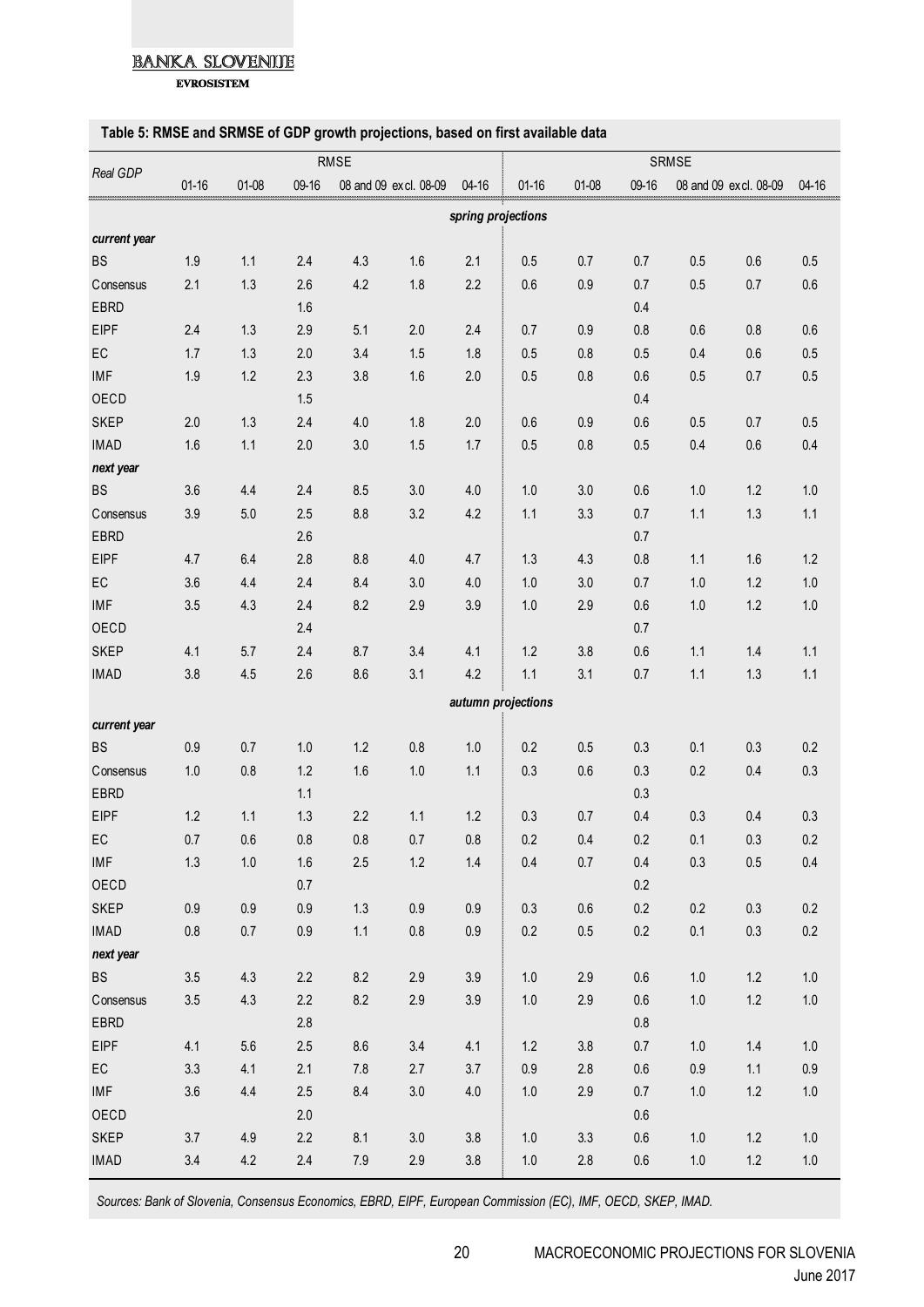**EVROSISTEM** 

| Table 6: Basic accuracy measures of inflation projections, based on first available data |        |           |           |        |           |           |        |           |                    |        |               |           |        |                 |           |        |           |           |
|------------------------------------------------------------------------------------------|--------|-----------|-----------|--------|-----------|-----------|--------|-----------|--------------------|--------|---------------|-----------|--------|-----------------|-----------|--------|-----------|-----------|
|                                                                                          |        | 2001-2016 |           |        | 2001-2008 |           |        | 2009-2016 |                    |        | 2008 and 2009 |           |        | excl. 2008-2009 |           |        | 2004-2016 |           |
| <b>HICP/CPI</b>                                                                          | ME     |           | MAE STDEV | ME     |           | MAE STDEV | ME     |           | MAE STDEV ME       |        |               | MAE STDEV | ME     |                 | MAE STDEV | ME     |           | MAE STDEV |
|                                                                                          |        |           |           |        |           |           |        |           | spring projections |        |               |           |        |                 |           |        |           |           |
| current year                                                                             |        |           |           |        |           |           |        |           |                    |        |               |           |        |                 |           |        |           |           |
| <b>BS</b>                                                                                | 0.1    | 0.4       | 0.6       | 0.3    | 0.5       | 0.6       | 0.0    | 0.4       | 0.5                | 0.2    | 0.3           | 0.4       | 0.1    | 0.5             | 0.6       | 0.1    | 0.4       | 0.5       |
| Consensus                                                                                | $-0.2$ | 0.7       | 0.7       | 0.0    | 0.6       | 0.8       | $-0.4$ | 0.7       | 0.7                | $-0.1$ | 0.7           | 1.0       | $-0.2$ | 0.7             | 0.8       | $-0.1$ | 0.6       | 0.8       |
| <b>EIPF</b>                                                                              | 0.1    | 0.7       | 0.9       | 0.4    | 0.5       | 0.6       | $-0.1$ | 0.9       | 1.0                | 0.7    | 0.7           | 0.4       | 0.0    | 0.7             | 0.9       | 0.1    | 0.7       | 0.9       |
| EC                                                                                       | $-0.1$ | 0.4       | 0.6       | 0.0    | 0.4       | 0.7       | $-0.1$ | 0.4       | 0.5                | 0.2    | 0.2           | 0.1       | $-0.1$ | 0.5             | 0.6       | 0.0    | 0.4       | 0.5       |
| <b>IMF</b>                                                                               | 0.2    | 0.6       | 0.7       | 0.4    | 0.7       | 0.9       | 0.0    | 0.4       | 0.5                | 1.0    | 1.0           | 0.8       | 0.1    | 0.5             | 0.7       | 0.3    | 0.6       | 0.8       |
| OECD                                                                                     |        |           |           |        |           |           | 0.0    | 0.3       | 0.3                |        |               |           |        |                 |           |        |           |           |
| <b>SKEP</b>                                                                              | 0.0    | 0.5       | 0.6       | 0.2    | 0.5       | 0.6       | $-0.2$ | 0.5       | 0.5                | 0.1    | 0.2           | 0.3       | $-0.1$ | 0.5             | 0.6       | 0.0    | 0.5       | 0.6       |
| <b>IMAD</b>                                                                              | 0.1    | 0.5       | 0.6       | 0.1    | 0.6       | 0.8       | 0.2    | 0.4       | 0.5                | 0.4    | 0.4           | 0.1       | 0.1    | 0.5             | 0.7       | 0.3    | 0.4       | 0.5       |
| next year                                                                                |        |           |           |        |           |           |        |           |                    |        |               |           |        |                 |           |        |           |           |
| BS                                                                                       | 0.1    | 1.1       | 1.5       | 0.5    | 1.4       | 1.8       | $-0.4$ | 0.8       | 1.0                | $-1.2$ | 1.5           | 2.1       | 0.3    | 1.1             | 1.4       | $-0.1$ | 1.1       | 1.5       |
| Consensus                                                                                | $-0.5$ | 1.3       | 1.6       | 0.0    | 1.5       | 2.0       | $-0.9$ | 1.0       | 1.1                | $-1.6$ | 1.6           | 1.3       | $-0.3$ | 1.2             | 1.6       | $-0.5$ | 1.3       | 1.6       |
| <b>EIPF</b>                                                                              | $-0.1$ | 1.7       | 2.2       | 0.9    | 2.2       | 2.7       | $-0.8$ | 1.4       | 1.4                | $-2.1$ | 2.1           | 0.0       | 0.3    | 1.6             | 2.2       | $-0.1$ | 1.7       | 2.2       |
| EC                                                                                       | $-0.5$ | 1.2       | 1.5       | $-0.4$ | 1.5       | 1.9       | $-0.5$ | 0.9       | 1.1                | $-1.2$ | 1.3           | 1.8       | $-0.4$ | 1.2             | 1.5       | $-0.2$ | 1.1       | 1.5       |
| <b>IMF</b>                                                                               | $-0.1$ | 1.2       | 1.5       | 0.3    | 1.5       | 1.8       | $-0.7$ | 0.9       | 1.0                | $-0.5$ | 1.1           | 1.5       | $-0.1$ | 1.2             | 1.6       | $-0.2$ | 1.1       | 1.5       |
| OECD                                                                                     |        |           |           |        |           |           | $-0.1$ | 0.8       | 1.0                |        |               |           |        |                 |           |        |           |           |
| <b>SKEP</b>                                                                              | $-0.3$ | 1.1       | 1.5       | 0.2    | 1.5       | 2.0       | $-0.6$ | 0.9       | 1.1                | $-1.2$ | 1.5           | 2.1       | $-0.1$ | 1.1             | 1.5       | $-0.3$ | 1.1       | 1.5       |
| <b>IMAD</b>                                                                              | $-0.1$ | 1.0       | 1.3       | 0.2    | 1.2       | 1.6       | $-0.5$ | 0.8       | 0.9                | $-0.9$ | 1.4           | 2.0       | 0.0    | 0.9             | 1.3       | $-0.1$ | 1.1       | 1.5       |
|                                                                                          |        |           |           |        |           |           |        |           | autumn projections |        |               |           |        |                 |           |        |           |           |
| current year                                                                             |        |           |           |        |           |           |        |           |                    |        |               |           |        |                 |           |        |           |           |
| <b>BS</b>                                                                                | $-0.2$ | 0.3       | 0.3       | $-0.2$ | 0.3       | 0.4       | $-0.1$ | 0.2       | 0.1                | $-0.4$ | 0.4           | 0.3       | $-0.2$ | 0.2             | 0.3       | $-0.1$ | 0.2       | 0.2       |
| Consensus                                                                                | $-0.1$ | 0.3       | 0.4       | $-0.2$ | 0.4       | 0.5       | 0.0    | 0.2       | 0.3                | $-0.4$ | 0.4           | 0.2       | $-0.1$ | 0.3             | 0.4       | 0.0    | 0.3       | 0.3       |
| <b>EIPF</b>                                                                              | $-0.1$ | 0.3       | 0.4       | $-0.1$ | 0.3       | 0.5       | $-0.1$ | 0.3       | 0.3                | $-0.3$ | 0.4           | 0.5       | $-0.1$ | 0.3             | 0.4       | $-0.1$ | 0.3       | 0.4       |
| EC                                                                                       | $-0.3$ | 0.3       | 0.4       | $-0.5$ | 0.5       | 0.6       | $-0.1$ | 0.1       | 0.2                | $-0.4$ | 0.4           | 0.5       | $-0.2$ | 0.3             | 0.4       | $-0.1$ | 0.2       | 0.3       |
| <b>IMF</b>                                                                               | 0.0    | 0.4       | 0.5       | $-0.1$ | 0.5       | 0.6       | 0.1    | 0.4       | 0.4                | 0.0    | 0.4           | 0.6       | 0.0    | 0.4             | 0.5       | 0.1    | 0.3       | 0.4       |
| OECD                                                                                     |        |           |           |        |           |           | 0.0    | 0.1       | 0.2                |        |               |           |        |                 |           |        |           |           |
| <b>SKEP</b>                                                                              | $-0.1$ | 0.3       | 0.4       | $-0.2$ | 0.3       | 0.4       | 0.0    | 0.3       | 0.3                | $-0.2$ | 0.3           | 0.4       | $-0.1$ | 0.3             | 0.4       | 0.0    | 0.2       | 0.3       |
| <b>IMAD</b>                                                                              | $-0.2$ | 0.4       | 0.4       | $-0.4$ | 0.5       | 0.5       | 0.0    | 0.2       | 0.3                | $-0.4$ | 0.4           | 0.4       | $-0.2$ | 0.4             | 0.5       | $-0.1$ | 0.2       | 0.3       |
| next year                                                                                |        |           |           |        |           |           |        |           |                    |        |               |           |        |                 |           |        |           |           |
| <b>BS</b>                                                                                | $-0.2$ | 1.0       | 1.3       | 0.0    | 1.1       | 1.5       | $-0.4$ | 0.9       | 1.0                | $-1.0$ | 1.6           | 2.3       | 0.0    | 0.9             | 1.1       | $-0.2$ | 1.0       | 1.3       |
| Consensus                                                                                | $-0.4$ | 1.1       | 1.5       | $-0.2$ | 1.5       | 2.0       | $-0.6$ | $0.8\,$   | 1.0                | $-1.6$ | 1.6           | 2.2       | $-0.2$ | 1.1             | 1.4       | $-0.3$ | 1.1       | 1.5       |
| <b>EIPF</b>                                                                              | 0.1    | 1.4       | 1.7       | 0.3    | 1.7       | 2.4       | $-0.1$ | 1.1       | 1.3                | $-1.2$ | 2.0           | 2.8       | 0.4    | 1.2             | 1.5       | 0.1    | 1.4       | 1.7       |
| EC                                                                                       | $-0.4$ | 1.2       | 1.4       | $-0.4$ | 1.4       | 1.8       | $-0.4$ | 0.9       | 1.2                | $-1.2$ | 1.6           | 2.3       | $-0.2$ | 1.1             | 1.3       | $-0.3$ | 1.1       | 1.4       |
| <b>IMF</b>                                                                               | $-0.2$ | 1.1       | 1.3       | $-0.1$ | 1.3       | 1.6       | $-0.4$ | 0.9       | 1.0                | $-0.9$ | 1.5           | 2.1       | $-0.1$ | $1.0$           | 1.3       | $-0.2$ | 1.1       | 1.4       |
| OECD                                                                                     |        |           |           |        |           |           | $-0.2$ | 0.9       | 1.1                |        |               |           |        |                 |           |        |           |           |
| <b>SKEP</b>                                                                              | $-0.4$ | 1.2       | 1.5       | $-0.1$ | 1.3       | 1.7       | $-0.6$ | 1.2       | 1.3                | $-1.0$ | 1.8           | 2.5       | $-0.3$ | 1.1             | 1.4       | $-0.3$ | 1.2       | 1.5       |
| <b>IMAD</b>                                                                              | $-0.3$ | $1.0$     | 1.3       | $-0.2$ | 1.2       | 1.6       | $-0.5$ | 0.9       | 1.0                | $-1.2$ | 1.8           | 2.5       | $-0.2$ | 0.9             | 1.1       | $-0.3$ | 1.1       | 1.4       |

*Sources: Bank of Slovenia, Consensus Economics, EIPF, European Commission (EC), IMF, OECD, SKEP, IMAD.*